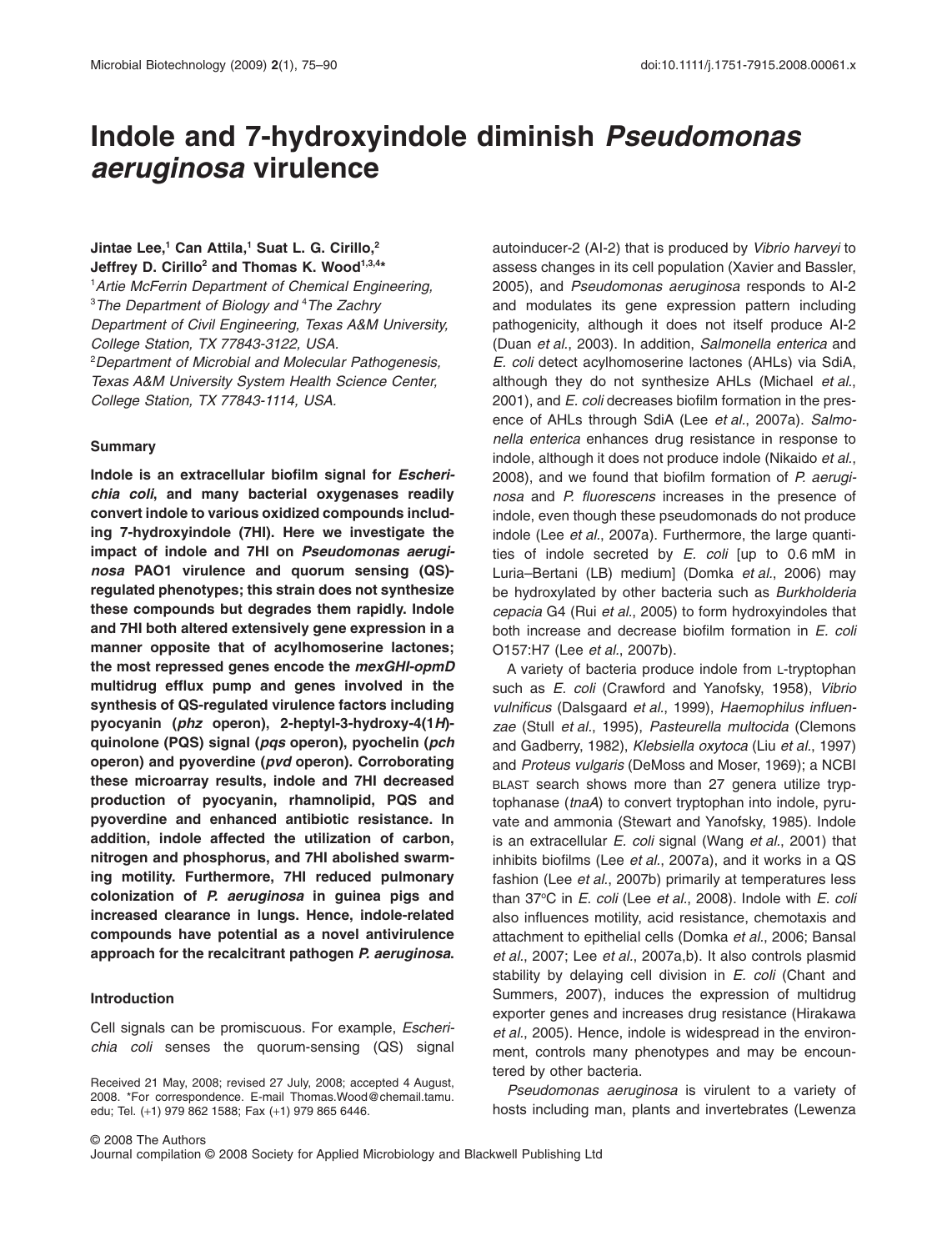*et al.*, 2005). *Pseudomonas aeruginosa* captures iron with two endogenous siderophores, pyoverdine and pyochelin (Michel *et al.*, 2005), and both contribute to its virulence (Cox, 1982; Meyer *et al.*, 1996). RhlR-regulated rhamnolipids are glycolipids with biosurfactant properties that are involved in bacterial virulence (Zulianello *et al.*, 2006). Pyocyanin from *P. aeruginosa* has antibiotic activity towards competing bacteria including indole-producing *E. coli* (Hassett *et al.*, 1992), and 2-heptyl-3-hydroxy-4(1*H*) quinolone (PQS) is structurally similar to pyocyanin and possesses antimicrobial activity (Mashburn and Whiteley, 2005). Therefore, *P. aeruginosa* utilizes several virulence factors.

It is likely that *P. aeruginosa* encounters indole because (i) *P. aeruginosa* is ubiquitous (Stover *et al.*, 2000), (ii) *P. aeruginosa* is found in the gut where *E. coli* is dominant (Wang *et al.*, 2006) and produces gut-derived generalized sepsis (Matsumoto *et al.*, 1999), and (iii) *P. aeruginosa* may also encounter *E. coli* outside the human body as *E. coli* exists outside the human host as well. Hence, it is possible *Pseudomonas* encounters indole and 7-hydroxyindole (7HI).

In this study, we used both DNA microarrays and phenotype arrays to investigate the impact of the *E. coli* signal indole and hydroxylated indole (7HI) on global gene expression and QS-regulated phenotypes of *P. aeruginosa* PAO1. Indole and 7HI altered extensively gene expression, decreased the production of various virulence factors, decreased swarming motility and increased antibiotic resistance in *P. aeruginosa*. Furthermore, 7HI reduced colonization of *P. aeruginosa* in guinea pig lungs and increased clearance in the gastrointestinal region.

# **Results**

## *Indole and 7HI are non-toxic*

To test the toxicity with *P. aeruginosa*, the specific growth rate was measured with indole, 7HI and plant hormone indole-3-acetic acid (IAA, structurally similar plant hormone which served as a negative control). In the absence of indole compounds, the specific growth rate was 1.5  $\pm$  0.1 h<sup>-1</sup> whereas the growth rate was  $1.51 \pm 0.06$  h<sup>-1</sup> with 1.0 mM indole, 1.89  $\pm$  0.01 h<sup>-1</sup> with 0.5 mM 7HI and 1.64  $\pm$  0.04 h<sup>-1</sup> with 1.0 mM IAA. Hence, indole, 7HI and IAA do not decrease the specific growth rate of *P. aeruginosa* at these concentrations, and the effects of indole and 7HI on *P. aeruginosa* are not due to toxicity. However, higher concentrations (2 mM) decreased the specific growth by 14% for indole  $(1.31 \pm 0.01 \text{ h}^{-1})$  and by 47% for 7HI  $(0.8 \pm 0.2 \text{ h}^{-1})$ .

## *Indole and 7HI stimulate biofilm formation*

As indole and 7HI increased *P. aeruginosa* biofilm formation at 30°C (Lee *et al.*, 2007b), we tested different concentrations of indole, 7HI and IAA for their ability to affect *P. aeruginosa* biofilm formation in 96-well plates after 24 h at 37°C (Fig. S1). Indole increased *P. aeruginosa* biofilm formation up to 1.8  $\pm$  0.6-fold (0–1 mM) compared with no indole addition and did not affect cell growth. 7HI also increased biofilm formation 2.5  $\pm$  0.8-fold in a doseresponse manner (0–0.75 mM) compared with no 7HI addition without affecting cell growth. Notably, 7HI (0.5 mM) increased the liquid/solid (bottom) biofilm formation sixfold (0.60  $\pm$  0.21 versus 0.10  $\pm$  0.07). Therefore, indole and 7HI increase *P. aeruginosa* biofilm formation although *P. aeruginosa* does not synthesize these compounds. However, IAA did not influence the biofilm formation of *P. aeruginosa* (Fig. S1).

## *Indole and 7HI are global regulators*

To investigate the genetic mechanism of biofilm enhancement by indole and 7HI on a global basis, we performed three sets of microarray experiments with 7 h *P. aeruginosa* biofilm cells: (i) a comparison of cells with and without 1.0 mM indole, (ii) a comparison of cells with and without 0.5 mM 7HI, and (iii) a comparison of cells with and without 1.0 mM IAA (negative control). The expression data for the biofilm samples are summarized in Table 1.

Overall, we found the addition of indole regulates significantly 532 genes more than twofold in biofilm cells at 7 h; 88 genes were induced and 444 genes were repressed. Similarly, the addition of 7HI regulates significantly 733 genes more than twofold in biofilm cells at 7 h; 25 genes were induced and 708 genes were repressed. In contrast, the addition of IAA altered expression of 10-fold fewer genes (only 71 genes more than twofold); 57 genes were induced and 14 genes were repressed. Therefore, indole and 7HI primarily repress genes in *P. aeruginosa*. To confirm the presence of indole and 7HI in the microarray samples, the extracellular indole and 7HI were measured using HPLC. The level of indole decreased from 1.0 mM to 0.68 mM in 7 h (the negative control without indole addition showed zero indole). Also, the level of extracellular 7HI decreased from 0.5 mM to 0.154 mM after 7 h.

# *Indole represses the* mexGHI-opmD *multidrug efflux genes and QS-regulated genes*

The most noticeable change of gene expression with indole was that the *mexGHI-opmD* multidrug efflux genes were highly repressed (6- to 13-fold), and many genes involved in the synthesis of QS-regulated virulence factors were repressed (Table 1). Specifically, the phenazine synthesis operon (*phz*) which is involved in the pyocyanin biosynthesis, the PQS synthesis operon (*pqs*), the

© 2008 The Authors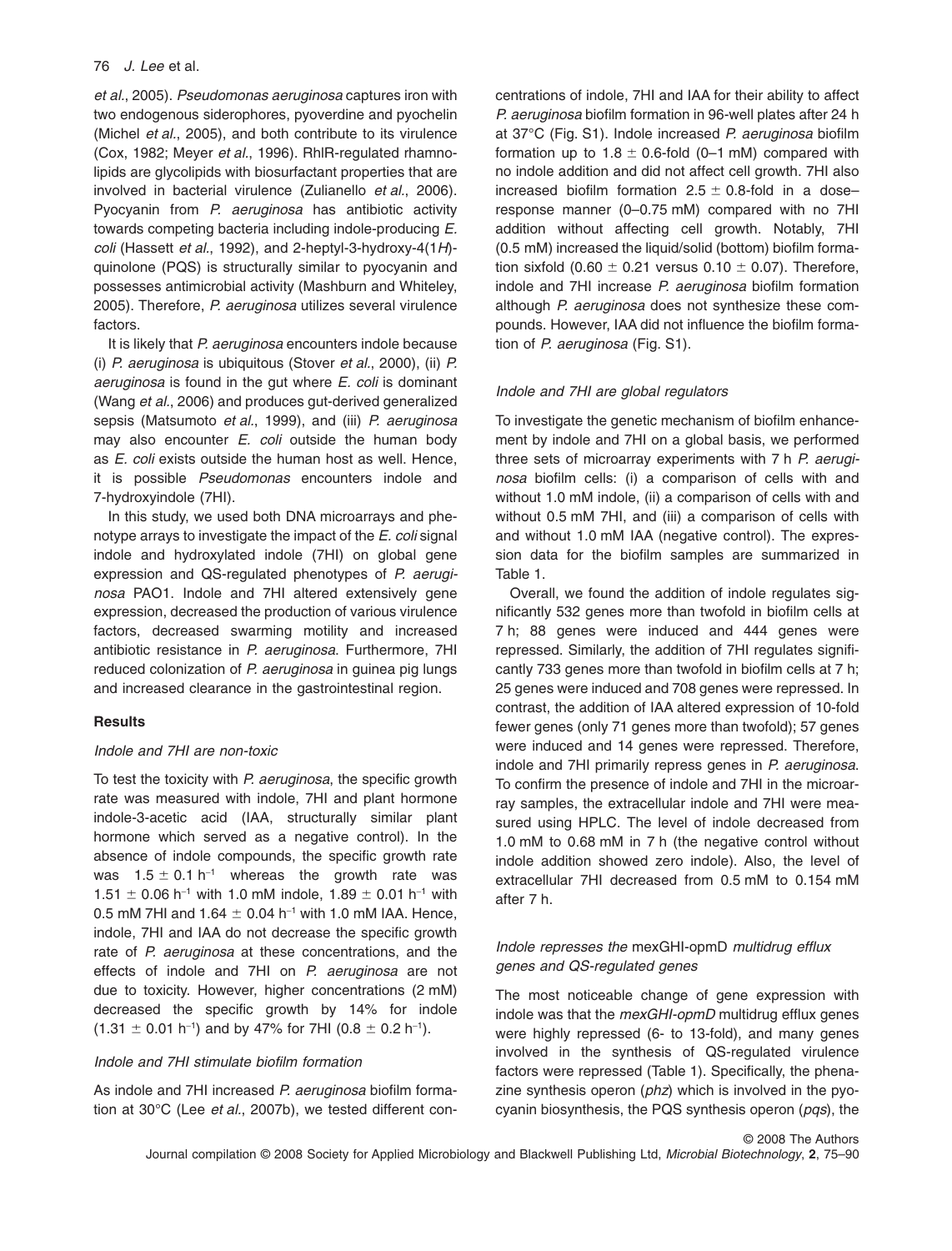**Table 1.** Indole and 7HI regulate quorum-sensing genes in *P. aeruginosa* PAO1.

|                                | Fold change <sup>a</sup> |                                 |            |                   |                                                                   |
|--------------------------------|--------------------------|---------------------------------|------------|-------------------|-------------------------------------------------------------------|
|                                |                          | Indole versus                   | 7HI versus | <b>IAA</b> versus |                                                                   |
| PA#                            | Gene                     | no indole                       | no 7HI     | no IAA            | Description                                                       |
| Multidrug efflux transporter   |                          |                                 |            |                   |                                                                   |
| PA4205                         | mexG                     | $-13.0$                         | $-7.0$     | $-1.1$            | Hypothetical protein, part of the <i>mexGHI-opmD</i> cluster      |
| PA4206                         | mexH                     | $-11.3$                         | $-5.7$     | $-1.3$            | Efflux membrane fusion protein precursor                          |
| PA4207                         | mexl                     | $-6.1$                          | $-4.0$     | $-1.3$            |                                                                   |
|                                |                          |                                 |            |                   | Efflux transporter                                                |
| PA4208                         | opmD                     | $-7.5$                          | $-4.6$     | $-1.1$            | Probable outer membrane efflux protein                            |
|                                |                          | Phenazine (pyocyanin) synthesis |            |                   |                                                                   |
| PA1901                         | phzC2                    | $-2.5$                          | $-2.1$     | $-1.2$            | Phenazine biosynthesis protein PhzC                               |
| PA1902                         | phzD2                    | $-3.2$                          | $-3.0$     | $-1.1$            | Phenazine biosynthesis protein PhzD                               |
| PA1903                         | phzE2                    | $-3.5$                          | $-2.6$     | $-1.2$            | Phenazine biosynthesis protein PhzE                               |
| PA1904                         | phzF2                    | $-4.0$                          | $-4.3$     | $-1.1$            | Phenazine biosynthesis protein                                    |
| PA1905                         | phzG2                    | $-3.2$                          | $-3.2$     | $-1.2$            | Pyridoxamine 5'-phosphate oxidase                                 |
| PA2274                         |                          | $-4.9$                          | $-3.2$     | $-1.1$            | Possible monooxygenase, involved in phenazine biosynthesis        |
| PA4210                         | phzA1                    | $-2.5$                          | $-3.7$     | $-1.1$            | Phenazine biosynthesis protein                                    |
| PA4211                         | phzB1                    | $-2.3$                          | $-2.3$     | $-1.3$            | Phenazine biosynthesis protein                                    |
| PA4217                         | phzS                     | $-2.8$                          | $-2.8$     | $-1.1$            | Flavin-containing monooxygenase                                   |
|                                |                          |                                 |            |                   |                                                                   |
| <b>PQS</b> synthesis<br>PA0996 |                          |                                 | $-2.0$     | $-1.1$            | PqsA, probable coenzyme A ligase                                  |
|                                | pqsA                     | $-1.9$                          |            |                   |                                                                   |
| PA0997                         | pqsB                     | $-2.3$                          | $-2.5$     | $-1.1$            | PqsB, homologous to beta-keto-acyl-acyl-carrier protein synthase  |
| PA0998                         | pqsC                     | $-1.7$                          | $-1.9$     | $-1.1$            | PqsC, homologous to beta-keto-acyl-acyl-carrier protein synthase  |
| PA0999                         | pqsD                     | $-1.3$                          | $-1.9$     | $-1.1$            | PqsD, 3-oxoacyl-[acyl-carrier-protein] synthase III               |
| PA1000                         | pqsE                     | $-2.0$                          | $-2.1$     | $-1.1$            | PqsE, quinolone signal response protein                           |
| PA1003                         | mvfR                     | 1.3                             | $-1.1$     | $-1.1$            | MvfR (PqsR), PQS transcriptional regulator                        |
| <b>Pyochelin synthesis</b>     |                          |                                 |            |                   |                                                                   |
| PA4225                         | pchF                     | $-2.0$                          | $-1.1$     | 1.3               | Pyochelin synthetase                                              |
| PA4226                         | pchE                     | $-2.8$                          | $-1.3$     | 1.2               | Dihydroaeruginoic acid synthetase                                 |
| PA4227                         | pchR                     | $-1.5$                          | $-1.2$     | 1.1               | Transcriptional regulator PchR                                    |
| PA4228                         | pchD                     | $-3.2$                          | $-1.3$     | 1.2               | Pyochelin biosynthesis protein PchD                               |
| PA4229                         | pchC                     | $-2.3$                          | $-1.1$     | 1.2               | Pyochelin biosynthetic protein PchC                               |
| PA4230                         | pchB                     | $-2.0$                          | $-1.2$     | 1.2               | Salicylate biosynthesis protein PchB                              |
| PA4231                         | pchA                     | $-2.1$                          | $-1.3$     | 1.2               | Salicylate biosynthesis isochorismate synthase                    |
|                                |                          |                                 |            |                   |                                                                   |
| <b>Pyoverdine synthesis</b>    |                          |                                 |            |                   |                                                                   |
| PA2385                         | pvdQ                     | $-2.1$                          | $-1.6$     | 1.1               | pyoverdine biosynthesis protein PvdQ                              |
| PA2393                         | pvdM                     | $-2.5$                          | $-1.1$     | 2.1               | pyoverdine biosynthesis protein PvdM                              |
| PA2394                         | pvdN                     | $-2.5$                          | $-1.2$     | 1.3               | pyoverdine biosynthesis protein PvdN                              |
| PA2395                         | pvdO                     | $-2.0$                          | $-1.1$     | 1.5               | pyoverdine biosynthesis protein PvdO                              |
| PA2397                         | pvdE                     | $-2.0$                          | $-1.4$     | 1.1               | pyoverdine biosynthesis protein PvdE                              |
| PA2424                         | pvdL                     | $-2.3$                          | $-1.3$     | 1.9               | pyoverdine biosynthesis protein PvdV                              |
| PA2426                         | pvdS                     | $-6.1$                          | $-2.6$     | 2.0               | Sigma factor PvdS, transcriptional regulator                      |
| Metabolism                     |                          |                                 |            |                   |                                                                   |
| PA0283                         | sbp                      | $-8.6$                          | $-1.7$     | 1.3               | Sulfate-binding protein precursor                                 |
| PA1838                         | cysl                     | $-6.1$                          | $-2.1$     | 1.2               | Sulfite reductase                                                 |
| PA3441                         | ssuF                     | $-7.5$                          | $-5.7$     | 1.2               | SsuF, part of the <i>ssu</i> locus                                |
| PA3442                         | ssuB                     | $-4.6$                          | $-2.6$     | 1.3               | SsuB, part of the ssu locus                                       |
|                                |                          |                                 |            |                   |                                                                   |
| PA3443                         | ssuC                     | $-3.2$                          | $-2.6$     | 1.3               | SsuC, part of the <i>ssu</i> locus<br>SsuD, part of the ssu locus |
| PA3444                         | ssuD                     | $-6.1$                          | $-2.1$     | 1.1               |                                                                   |
| PA3445                         | ssuA                     | $-6.5$                          | $-2.8$     | 2.8               | SsuA, part of the ssu locus                                       |
| PA3446                         | ssuE                     | $-6.5$                          | $-1.6$     | 1.5               | SsuE, part of the ssu locus                                       |
| PA4442                         | cysN                     | $-4.6$                          | $-2.0$     | $-1.1$            | ATP sulfurylase GTP-binding subunit                               |
| PA4443                         | cysD                     | $-4.9$                          | $-1.7$     | $1.2$             | ATP sulfurylase small subunit                                     |
| PA5025                         | metY                     | $-2.6$                          | $-1.3$     | $-1.1$            | Homocysteine synthase                                             |
| PA5427                         | adhA                     | 2.1                             | 2.6        | $-1.1$            | Alcohol dehydrogenase                                             |
| <b>Fimbriae and pili</b>       |                          |                                 |            |                   |                                                                   |
| PA2131                         |                          | $-1.9$                          | $-2.6$     | 1.0               | Probable pili assembly chaperone                                  |
| PA2570                         | pa1L                     | 1.6                             | $-2.8$     | 1.1               | PA-I galactophilic lectin                                         |
| PA4084                         | cupB3                    | $-2.8$                          | $-4.0$     | 1.5               | Probable fimbrial biogenesis usher protein                        |
| PA4085                         | cupB2                    | $-3.0$                          | $-2.1$     | 1.1               | Probable pili assembly chaperone                                  |
| PA4297                         | tadG                     | 2.3                             | 3.5        | 1.7               | TadG                                                              |
| PA4298                         |                          | 1.6                             | $-3.2$     | 1.2               | Hypothetical protein                                              |
| PA4299                         | tadD                     | 1.7                             | $-2.6$     | 1.1               | Flp pilus assembly protein TadD                                   |
| PA4300                         | tadC                     | 1.7                             | $-2.3$     | 1.3               | Flp pilus assembly protein TadC                                   |
| PA4301                         | tadB                     | 1.6                             | $-3.0$     | 1.5               | Flp pilus assembly protein TadB                                   |
|                                |                          |                                 |            |                   |                                                                   |
| PA4302                         | tadA                     | 1.9                             | $-2.5$     | $1.2$             | Flp pilus assembly protein, ATPase CpaF                           |

© 2008 The Authors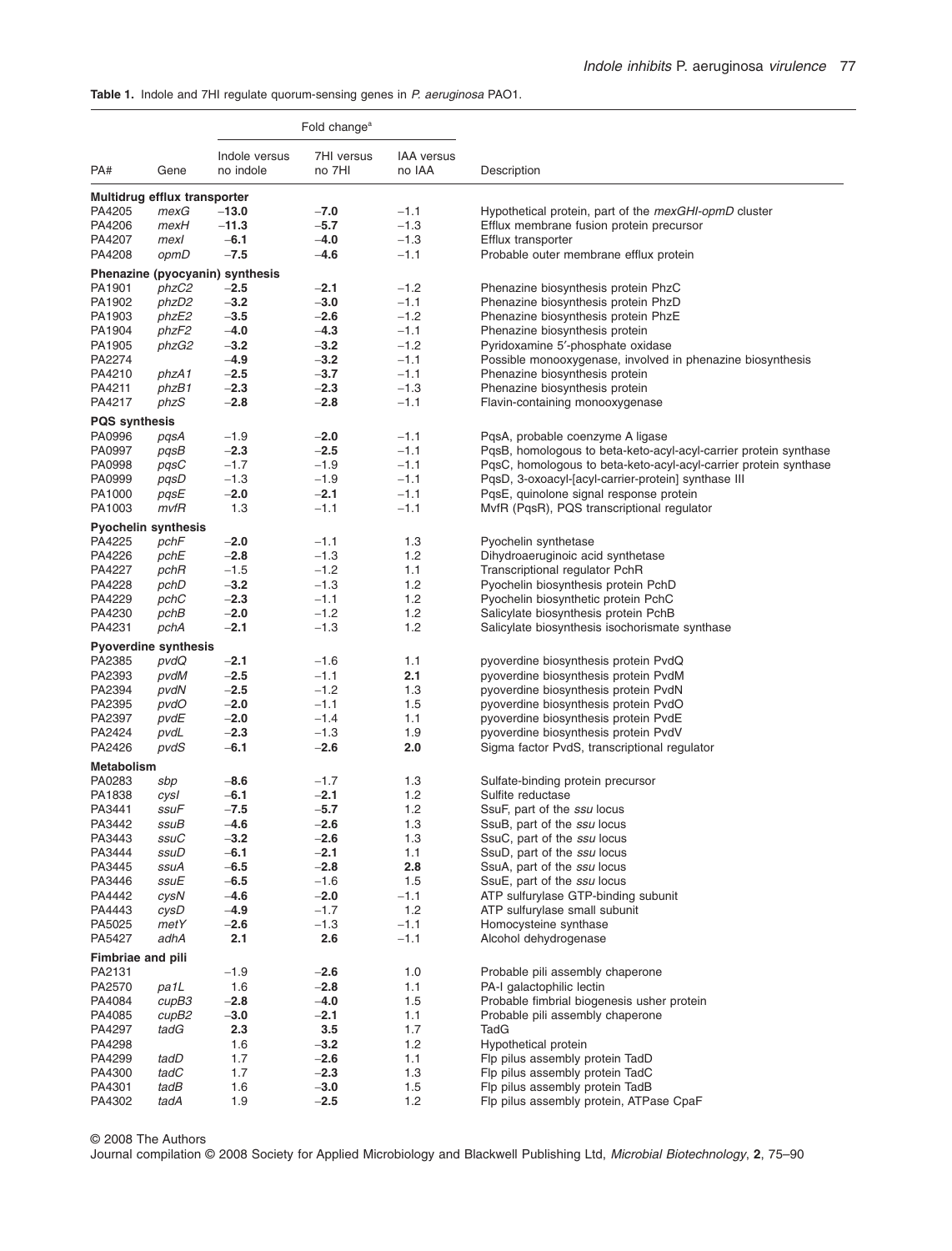# **Table 1.** *cont.*

|                  |                                     |                            | Fold change <sup>a</sup> |                             |                                                                              |
|------------------|-------------------------------------|----------------------------|--------------------------|-----------------------------|------------------------------------------------------------------------------|
| PA#              | Gene                                | Indole versus<br>no indole | 7HI versus<br>no 7HI     | <b>IAA</b> versus<br>no IAA | Description                                                                  |
| PA4303           | tadZ                                | 1.7                        | $-2.3$                   | 1.2                         | Flp pilus assembly protein, ATPase CpaE                                      |
| PA4304           | rcpA                                | 2.0                        | $-1.9$                   | 1.0                         | Flp pilus assembly protein, secretin CpaC                                    |
| PA4305           | rcpC                                | 1.6                        | $-2.5$                   | 1.1                         | Flp pilus assembly protein CpaB                                              |
| PA4306           | flp                                 | 1.5                        | $-2.8$                   | 1.1                         | Flp pilus assembly protein, pilin Flp                                        |
| PA4651           |                                     | 2.0                        | $-3.5$                   | 1.3                         | Probable pili assembly chaperone                                             |
|                  | <b>Transport of small molecules</b> |                            |                          |                             |                                                                              |
| PA1108           |                                     | $-1.9$                     | $-5.7$                   | 1.5                         | Probable MFS transporter                                                     |
| PA2092           |                                     | $-2.6$                     | $-4.0$                   | 1.4                         | Probable MFS transporter                                                     |
| PA2204           |                                     | $-9.8$                     | $-1.9$                   | 1.1                         | Binding protein component of ABC transporter                                 |
| PA2328           |                                     | $-6.1$                     | $-5.3$                   | 1.1                         | Hypothetical protein in the cluster of ABC transporter                       |
| PA2329           |                                     | $-5.7$                     | $-5.7$                   | 1.0                         | Probable ATP-binding component of ABC transporter                            |
| PA2330           |                                     | $-4.9$                     | $-4.3$                   | 1.1                         | Hypothetical protein in the cluster of ABC transporter                       |
| PA2331           |                                     | $-5.7$                     | $-4.0$                   | $-1.1$                      | Hypothetical protein in the cluster of ABC transporter                       |
| PA3531           | bfrB                                | 3.2                        | 2.3                      | $-1.2$                      | Bacterioferritin, transport of small molecules                               |
| PA3926           |                                     | $-1.7$                     | $-2.0$                   | 1.3                         | Probable MFS transporter                                                     |
| PA4514           | piuA                                | $-4.3$                     | $-2.5$                   | 1.1                         | Probable outer membrane receptor for iron transport                          |
| Oxygenases       |                                     |                            |                          |                             |                                                                              |
| PA2512<br>PA2513 | antA                                | 5.3                        | $-2.0$<br>$-2.6$         | 9.2<br>1.6                  | Anthranilate dioxygenase large subunit                                       |
| PA2514           | antB<br>antC                        | 6.1                        | $-2.8$                   | 1.6                         | Anthranilate dioxygenase small subunit<br>Anthranilate dioxygenase reductase |
| PA0106           | coxA                                | 3.0<br>3.2                 | 1.4                      | 1.0                         | Cytochrome c oxidase, subunit I                                              |
| PA0107           |                                     | 2.8                        | 1.3                      | $-1.1$                      | Predicted cytochrome oxidase assembly factor                                 |
| PA0108           | colll                               | 3.2                        | 1.2                      | $-1.1$                      | Cytochrome c oxidase, subunit III                                            |
| PA0109           |                                     | 2.0                        | $-1.1$                   | 1.1                         | Hypothetical protein in the cluster of oxidase                               |
| PA0110           |                                     | 2.6                        | 1.4                      | 1.1                         | Hypothetical protein in the cluster of oxidase                               |
| PA0111           |                                     | 3.0                        | 1.3                      | 1.1                         | Hypothetical protein in the cluster of oxidase                               |
| PA0112           |                                     | 3.0                        | 1.1                      | 1.1                         | Hypothetical protein in the cluster of oxidase                               |
| PA0113           |                                     | 3.0                        | 1.4                      | $-1.3$                      | Probable cytochrome c oxidase assembly                                       |
| <b>Others</b>    |                                     |                            |                          |                             |                                                                              |
| PA0715           |                                     | 3.7                        | 1.4                      | $-2.0$                      | Probable bacteriophage protein                                               |
| PA0716           |                                     | 5.7                        | 7.0                      | $-1.3$                      | Probable bacteriophage protein                                               |
| PA0740           | sdsA1                               | $-8.6$                     | $-3.0$                   | 1.1                         | Probable beta-lactamase                                                      |
| PA1109           |                                     | $-2.6$                     | $-5.7$                   | 2.5                         | Transcriptional regulator                                                    |
| PA2258           | ptxR                                | $-1.6$                     | $-3.2$                   | 1.9                         | Transcriptional regulator PtxR                                               |
| PA3153           | WZX                                 | 2.6                        | 1.0                      | $-1.4$                      | O-antigen translocase                                                        |
| PA3154           | <b>WZY</b>                          | 3.5                        | 1.0                      | $-1.3$                      | B-band O-antigen polymerase                                                  |
| PA3155           | wbpE                                | 2.8                        | 1.5<br>1.4               | $-1.2$<br>$-1.1$            | Probable aminotransferase WbpE                                               |
| PA3156<br>PA3234 | wbpD<br>yjcG                        | 2.3<br>4.3                 | 2.0                      | $-1.1$                      | Probable acetyltransferase<br>Probable sodium: solute symporter              |
| PA3337           | rfaD                                | 2.0                        | 2.5                      | 1.1                         | ADP-L-glycero-D-mannoheptose 6-epimerase                                     |
| PA3450           | lsfA                                | $-6.1$                     | $-1.4$                   | 1.1                         | Probable antioxidant protein                                                 |
| PA3721           | nalC                                | 3.0                        | $-1.1$                   | 1.6                         | Transcriptional regulator NaIC, induced by MvfR                              |
| PA4563           | rpsT                                | 2.8                        | 2.8                      | $-1.1$                      | 30S ribosomal protein S20                                                    |
|                  | <b>Hypothetical proteins</b>        |                            |                          |                             |                                                                              |
| PA0284           |                                     | $-13.9$                    | $-1.6$                   | $1.2$                       | Hypothetical protein, induced by MvfR                                        |
| PA0492           |                                     | $-4.3$                     | $-3.5$                   | 1.9                         | Hypothetical protein                                                         |
| PA0696           |                                     | $-4.3$                     | $-2.5$                   | $1.3$                       | Hypothetical protein                                                         |
| PA0939           |                                     | $-1.1$                     | $-5.3$                   | 1.6                         | Hypothetical protein                                                         |
| PA1190           |                                     | 5.7                        | 1.6                      | 1.2                         | Hypothetical protein                                                         |
| PA1837           |                                     | $-4.6$                     | $-2.1$                   | 1.1                         | Hypothetical protein                                                         |
| PA1914           |                                     | 1.1                        | $-6.1$                   | 1.1                         | Hypothetical protein                                                         |
| PA1953           |                                     | $-3.2$                     | $-6.1$                   | 1.5                         | Hypothetical protein                                                         |
| PA2036           |                                     | $-2.0$                     | $-7.0$<br>$-5.7$         | 1.1                         | Hypothetical protein                                                         |
| PA2078<br>PA2419 |                                     | $-3.0$<br>$-1.6$           | 6.1                      | 1.6<br>1.5                  | Hypothetical protein<br>Hypothetical protein                                 |
| PA2805           |                                     | 2.3                        | 2.1                      | 1.1                         | Hypothetical protein                                                         |
| PA3080           |                                     | 3.2                        | 1.1                      | $-1.1$                      | Hypothetical protein                                                         |
| PA3235           |                                     | 4.0                        | 2.5                      | 1.1                         | Hypothetical protein                                                         |
| PA3237           |                                     | $-1.9$                     | $-6.1$                   | 1.9                         | Hypothetical protein                                                         |
| PA3572           |                                     | 2.0                        | 2.5                      | 1.1                         | Hypothetical protein                                                         |
| PA3719           |                                     | 4.6                        | 1.3                      | $1.3$                       | Hypothetical protein                                                         |
| PA3720           |                                     | 2.6                        | 1.2                      | 1.6                         | Hypothetical protein                                                         |
| PA3931           |                                     | $-5.3$                     | $-1.7$                   | $1.0$                       | Hypothetical protein                                                         |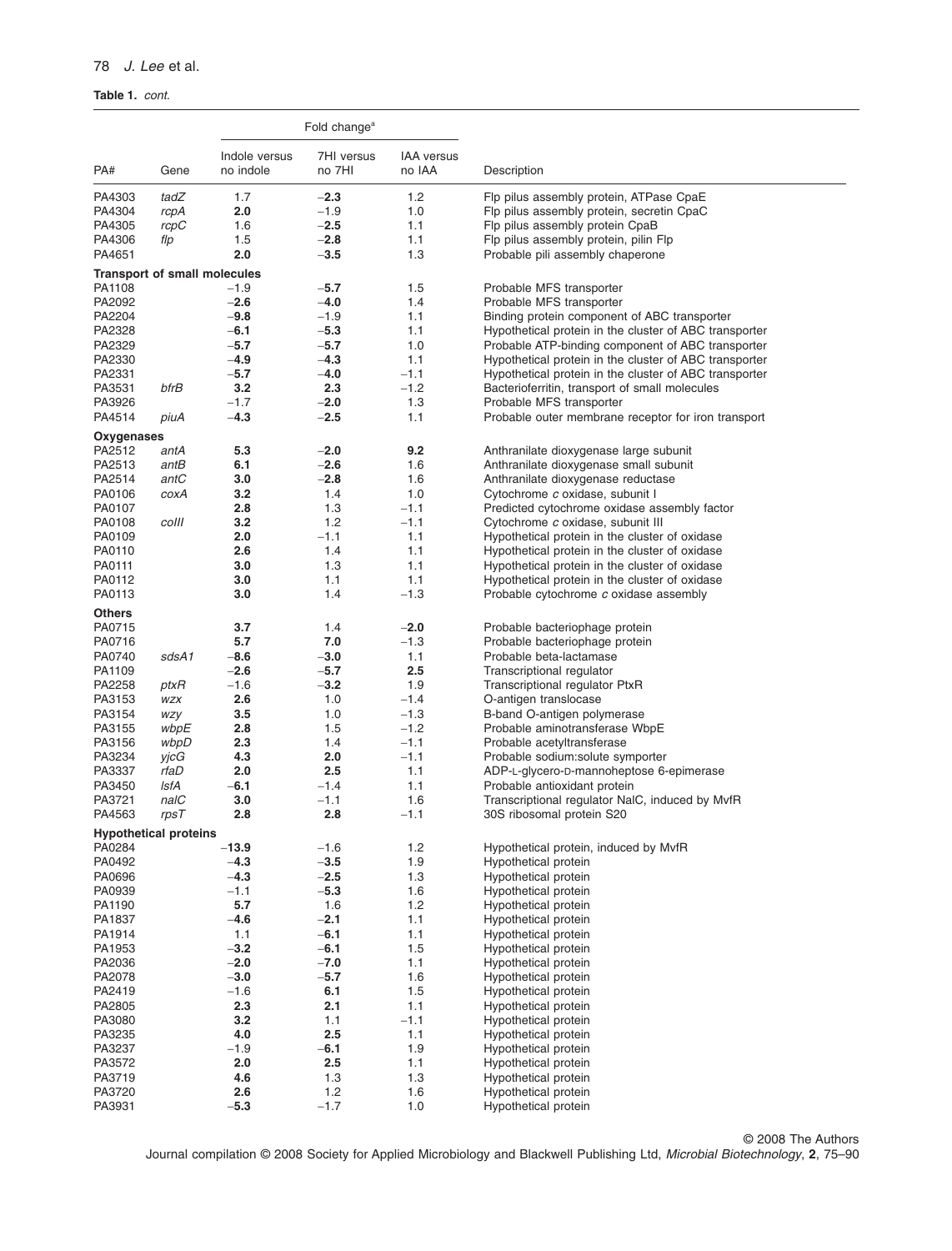#### **Table 1.** *cont.*

| PA#    | Gene |                            | Fold change <sup>a</sup> |                             | Description          |
|--------|------|----------------------------|--------------------------|-----------------------------|----------------------|
|        |      | Indole versus<br>no indole | 7HI versus<br>no 7HI     | <b>IAA</b> versus<br>no IAA |                      |
| PA4087 |      | $-2.5$                     | $-3.5$                   | 1.0                         | Hypothetical protein |
| PA4359 |      | $-4.0$                     | $-1.1$                   | 1.3                         | Hypothetical protein |
| PA4377 |      | 3.7                        | 1.7                      | 1.4                         | Hypothetical protein |
| PA4614 |      | 3.5                        | 1.4                      | 1.1                         | Hypothetical protein |
| PA4638 |      | 6.5                        | $-1.6$                   | $-1.2$                      | Hypothetical protein |
| PA4683 |      | $-2.8$                     | $-1.3$                   | 1.1                         | Hypothetical protein |

**a.** Partial list of differentially expressed genes in LB medium after 7 h for (i) biofilm cells grown with 1.0 mM indole versus no indole, (ii) biofilm cells grown with 0.5 mM 7-hydroxyindole (7HI) versus no 7HI and (iii) biofilm cells grown with 1.0 mM indole-3-acetic acid (IAA, control compound) versus no IAA. Most significant changes are shown in bold.

pyochelin synthesis operon (*pch*) and the pyoverdine synthesis operon (*pvd*) were repressed (two- to sixfold) by indole. Also, several genes involved in the transport of small molecules were repressed by indole. Among genes involved in metabolism, genes involved in sulfur metabolism, such as *sbp*, the whole *ssuFBCDAE* locus that plays a key role in organosulfur uptake (Kahnert *et al.*, 2000), and *cysI* and *cysND*, were significantly repressed (threeto eightfold) by indole (Table 1). This suggests that indole downregulates sulfur uptake of *P. aeruginosa*. In contrast, several oxidase genes and *antABC*-encoding anthranilate dioxygenase genes were induced (three- to sixfold) by indole, while 7HI repressed the *antABC* operon. However, the transcriptional level of the QS signal regulators, such as RhlRI, LasRI and MvfR (PqsR), was not altered by indole or 7HI.

# *7HI represses the* mexGHI-opmD *multidrug efflux genes and QS-regulated genes*

Like indole, 7HI repressed (four- to sevenfold) the four *mexGHI-opmD* multidrug efflux genes and genes involved in the synthesis of QS-regulated virulence factors (e.g. *phz* operon, *pqs* operon and *pvdS*) (Table 1). Unlike indole, 7HI did not change the expression of pyochelin synthesis genes.

Note, the control IAA did not change the transcription of nearly all the genes involved in virulence (Table 1); therefore, the impact on virulence is specific for indole and 7HI. The most induced gene (9.2-fold) in the presence of IAA was *antA* (encodes the anthranilate dioxygenase large subunit). Also induced were six genes involved in metabolism (two- to threefold) and 12 genes involved in the transport of small molecules (two- to eightfold).

#### *Verification of DNA microarray results*

Real-time reverse transcription polymerase chain reaction (RT-PCR) was used to verify gene expression for several of the highly differentially expressed loci in the two sets of the DNA microarray experiments (response to indole and 7HI). Using independent cultures, RT-PCR showed differential changes in expression comparable to the DNA microarrays. For the indole experiments, both techniques (RT-PCR versus microarray) showed the genes were repressed in a similar manner: 14.1 versus 13.0-fold for *mexG*, 26.4- versus 11.3-fold for *mexH*, 1.9- versus 6.1-fold for *mexI*, 5.6- versus 6.1-fold for pvdS, 10.0- versus 7.5-fold for *ssuF* and 12.7- versus 13.9-fold for PA0284. Similarly, for the 7HI experiments, both techniques (RT-PCR versus microarray) showed the genes were repressed in a similar manner: 54.7 versus 7.0-fold for *mexG*, 4.0- versus 5.7-fold for *mexH*, 2.8- versus 4.0-fold for *mexI*, 3.8- versus 2.6-fold for *pvdS*, 3.0- versus 5.7-fold for ssuF and 2.6- versus 1.6 fold for PA0284.

# *Indole and 7HI decrease QS-regulated virulence phenotypes*

As the microarray data showed that indole and 7HI repressed genes involved in the synthesis of QS-regulated virulence factors (Table 1), we assayed phenotypes related to the three QS systems of *P. aeruginosa* including the RhlR-regulated phenotypes [pyocyanin (Gallagher *et al.*, 2002), rhamnolipid production (Ochsner and Reiser, 1995) and swarming motility (Déziel *et al.*, 2003)], LasR- and RhlR-regulated PQS production (Diggle *et al.*, 2006) and LasR-regulated elastase production (Gambello and Iglewski, 1991). Production of the siderophore pyoverdine, a virulence factor in *P. aeruginosa* (Lamont and Martin, 2003), was also measured as indole and 7HI repressed the pyoverdine synthesis genes and a transcriptional regulator *pvdS* (Table 1).

As expected, indole and 7HI decreased PQS production by  $5.0 \pm 2$ -fold and 10  $\pm$  5-fold, decreased pyocyanin production by 7.1  $\pm$  0.6-fold and 11  $\pm$  3-fold, decreased rhamnolipid production by  $2.2 \pm 0.7$ -fold and  $2.0 \pm 0.5$ -fold, and decreased pyoverdine production by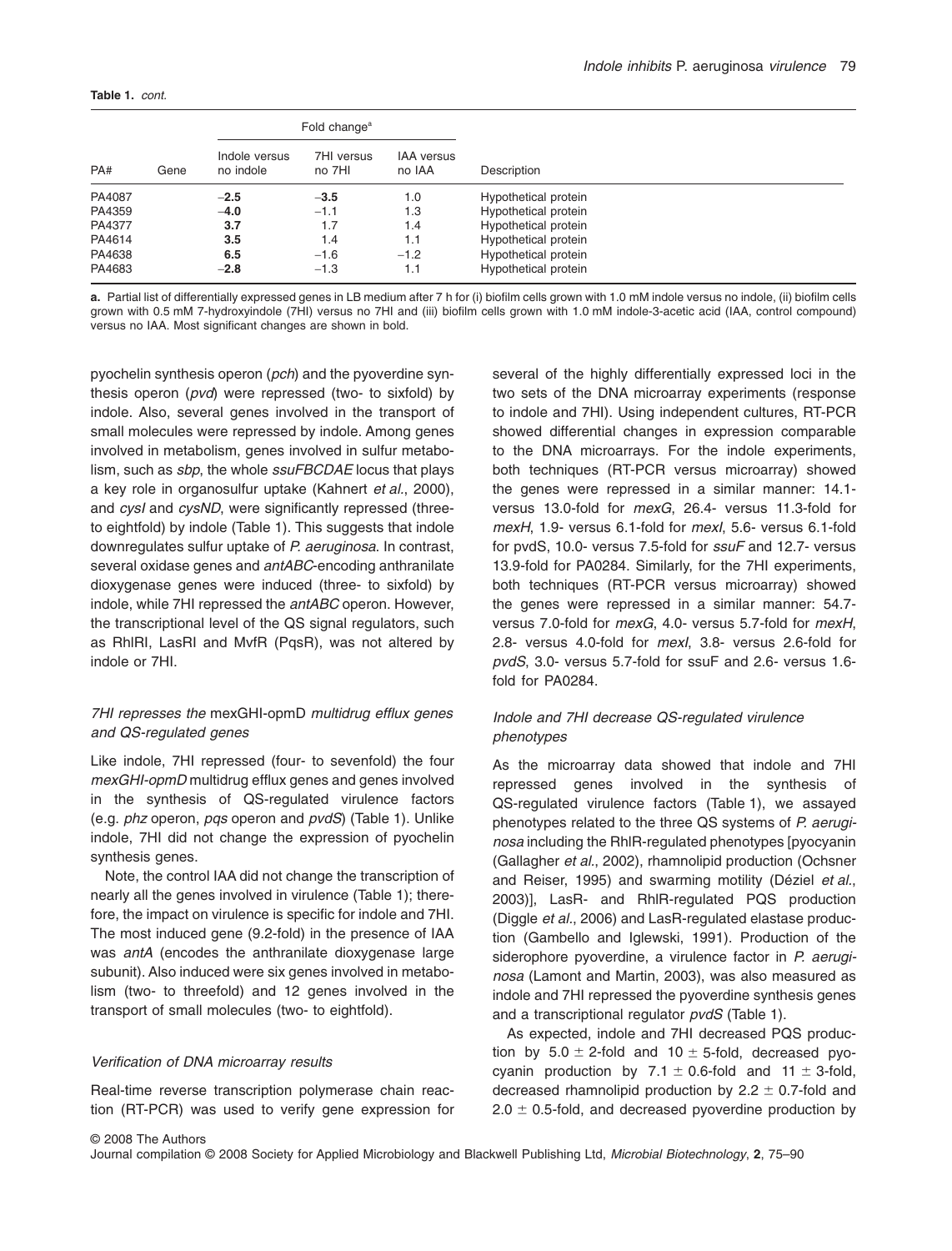$1.7 \pm 0.3$ -fold and  $3.2 \pm 0.3$ -fold respectively (Figs 1A and S2 for PQS production); however, indole and 7HI did not alter elastase production. Therefore, the decreased production of these QS-regulated virulence factors upon addition of indole and 7HI corroborated the microarray data (Table 1). Notably, the impact of 7HI on the production of PQS and pyoverdine was more significant than that with indole. In contrast, IAA did not significantly change the production of the four virulence factors; hence the changes in the regulated phenotypes are specific for indole and 7HI.

## *7HI abolishes swarming*

The impact of indole and 7HI on the swimming, swarming and twitching motility of *P. aeruginosa* was tested as swarming motility plays an important role in *P. aeruginosa* biofilm formation (Overhage *et al.*, 2007), swarming is related to QS (Köhler *et al.*, 2000), and our microarray data showed that QS genes (e.g. *phz* operon, *pqs* operon and *pvdS*) were repressed by 7HI (Table 1). Indole and 7HI both decreased slightly swimming motility; the swimming halo diameters at 24 h were 3.24  $\pm$  0.08 cm (no addition), 2.75  $\pm$  0.01 cm (indole) and 2.28  $\pm$  0.01 cm (7HI). Twitching motility was not significantly changed with indole and 7HI. However, indole significantly decreased swarming motility, and 7HI abolished swarming motility (Fig. 2).

# *Indole and 7HI increase antibiotic resistance*

As MexGHI-OpmD efflux pump mutants of *P. aeruginosa* show enhanced antibiotic resistance (Aendekerk *et al.*, 2005) and as our microarray data showed that these efflux genes were the most repressed genes by indole and 7HI (Table 1), we assayed the antibiotic resistance of *P. aeruginosa* upon addition of indole and 7HI with five antibiotics. Four antibiotics (tetracycline, gentamicin, kanamycin and vanadyl sulfate) were investigated by



**Fig. 1.** Reduction of virulence factors by indole and 7HI. Production of virulence factors with 1.0 mM indole, 0.5 mM 7HI and 1.0 mM IAA (negative control) with *P. aeruginosa* PAO1 (A), with *P. aeruginosa* PAO1 *mexI* (B) and *P. aeruginosa* PAO1 *mvfR* (C). For clarity, wild-type values are not shown in (B) and (C) so bars indicate the relative amount of each compound made compared with the wild-type strain without indole or 7HI added. Each experiment was performed with at least two independent cultures. Data show the average of the replicates, and one standard deviation is shown.



**Fig. 2.** Inhibition of swarming motility by indole and 7HI. Swarming motility of *P. aeruginosa* on BM2 medium with 0.5% agar with 1.0 mM indole and 0.5 mM 7HI after 28 h. Each experiment was performed with at least two independent cultures and one representative data set is shown.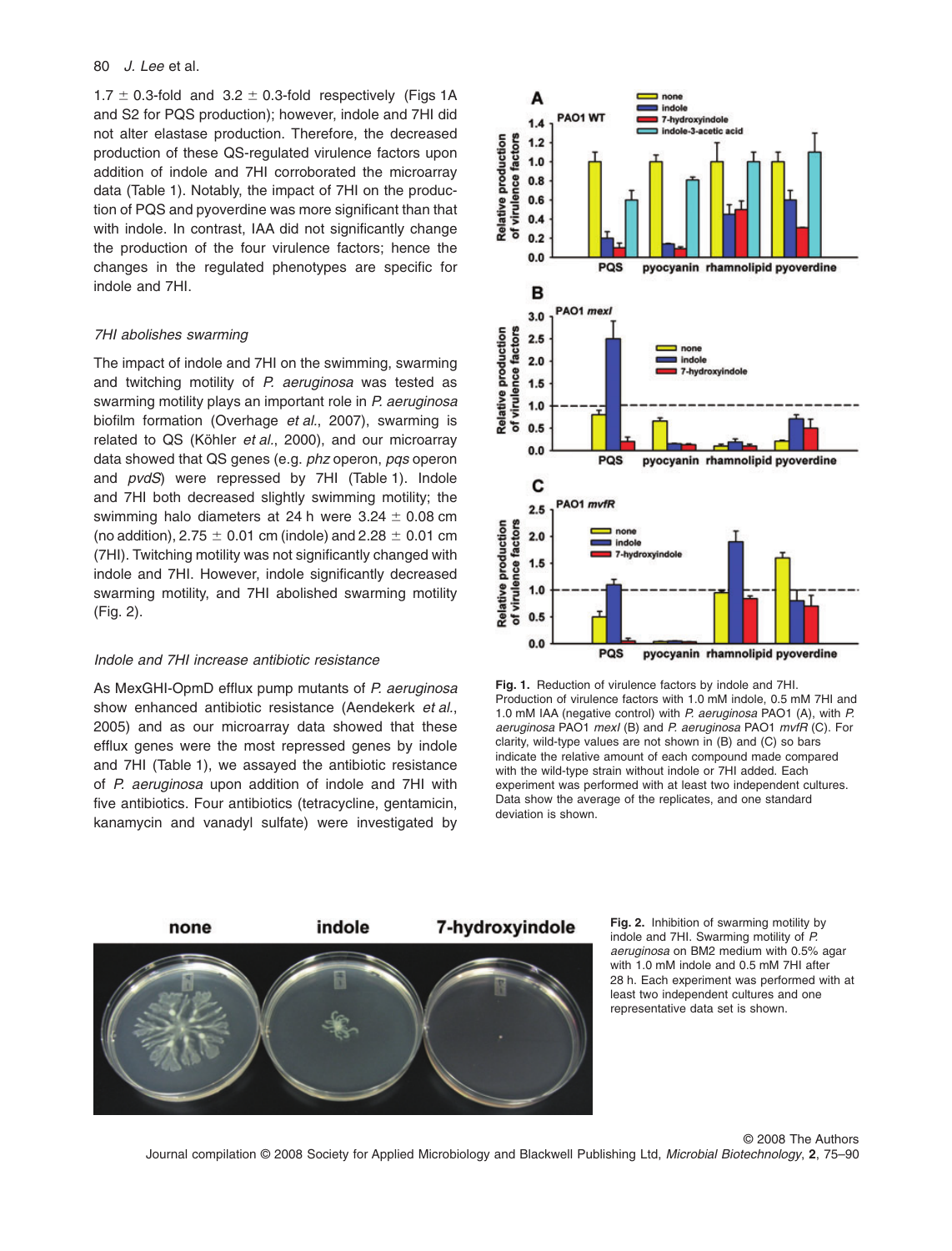measuring the survival rate, and ampicillin was investigated by using a minimal inhibition concentration (MIC) method. Indole and 7HI increased tetracycline resistance by 5  $\pm$  3-fold and 4  $\pm$  3-fold, respectively, and increased gentamicin resistance by 2  $\pm$  2-fold and 3  $\pm$  2-fold, respectively, and 7HI increased kanamycin resistance by 2.5  $\pm$  0.5-fold (Fig. S3). Hence, our results agreed well with previous results using *mexI* and *opmD* mutants with kanamycin and tetracycline (Aendekerk *et al.*, 2005) in that repression of MexGHI-OpmD by indole and 7HI enhanced antibiotic resistance consistently. However, indole and 7HI did not change the survival rates (~55%) in the presence of 5 mM vanadyl sulfate (Aendekerk *et al.*, 2002). Similarly, the MIC of ampicillin was increased in the presence of indole and 7HI (300  $\mu$ g m $\vert$ <sup>-1</sup> for no indole or 7HI, 500  $\mu$ g ml<sup>-1</sup> with indole and 600  $\mu$ g ml<sup>-1</sup> with 7HI). Therefore, indole and 7HI enhance *P. aeruginosa* antibiotic resistance.

# *Indole affects many cell phenotypes*

As the regulation of 532 genes were altered by adding indole as shown by the DNA microarrays (Table 1), we explored the impact of adding indole to *P. aeruginosa* on 756 phenotypes using phenotype arrays (Table S1). The phenotype arrays showed that the addition of indole severely suppressed growth with many carbon sources (e.g. D-saccharic acid, L-alanine, glucuronamide, M-tartaric acid, D-aspartic acid and  $\alpha$ -methyl-Dgalactoside), many nitrogen sources (e.g. xanthosine, tyramine, cytidine, cytosine, guanine and D-lysine), many phosphorus sources (e.g. D-mannose-1-phosphate, D-2 phospho-glyceric acid and cytidine-2-monophosphate) and three sulfur sources (lanthionine, glutathione, and L-cysteine). The reduced cell growth in the presence of indole with three sulfur sources corroborates our microarray data in that indole repressed genes involved in sulfur uptake (*sbp*, *ssuFBCDAE*, *cysI* and *cysND*) (Table 1), which suggests that indole decreases sulfur uptake in *P. aeruginosa*. Overall, indole alters the carbon, nitrogen, sulfur and phosphorus metabolism of *P. aeruginosa*.

## P. aeruginosa *degrades indole and 7HI*

In the microarray samples of *P. aeruginosa*, the concentration of indole and 7HI decreased significantly after 7 h (1.0 mM indole decreased to 0.68 mM and 0.5 mM 7HI decreased to 0.154 mM); hence, the degradation of indole and 7HI was quantified by measuring the concentration of extracellular indole and 7HI using HPLC. It was found that *P. aeruginosa* degrades indole in LB medium at  $1.04 \pm 0.04$  nmol min<sup>-1</sup> (mg protein)<sup>-1</sup> and degrades 7HI in LB medium at 2.6  $\pm$  0.1 nmol min $^{-1}$  (mg protein) $^{-1}$  while there was no significant change of indole and 7HI con-



**Fig. 3.** Degradation of indole and 7HI by *P. aeruginosa*. *Pseudomonas aeruginosa* degrades 0.5 mM indole (A) and 0.5 mM 7HI (B) in LB. The initial turbidity of cells was 1.0 at 600 nm. Closed square data ( $\blacksquare$ ) are from live cells, open square data ( $\square$ ) are from autoclaved cells (dead cell control) and open circle data (O) are from live cells that lack added indole or 7HI. Each experiment was performed using two independent cultures, and one representative data set is shown.

centrations with the negative control (dead cells) (Fig. 3A and B). Furthermore, *P. aeruginosa* PAO1 does not utilize either indole (1 or 2 mM) or 7HI (0.5 or 2 mM) as a sole source of carbon and energy (data not shown) although *P. aeruginosa* Gs isolated from mangrove sediments (Yin *et al.*, 2005) and *Pseudomonas* sp. ST-200 from soil (Doukyu and Aono, 1997) grow on indole.

In the whole-transcriptome analysis, *antABC* was the most induced locus upon indole addition (Table 1); hence, we investigated if anthranilate dioxygenase is necessary for indole degradation. We found that the *P. aeruginosa* PAO1 *antA* mutant degraded indole to the same extent as the wild-type strain; therefore, indole degradation is not related to anthranilate metabolism. Furthermore, as addition of the negative control IAA highly induced *antA* (Table 1), it appears both IAA and indole induce the *ant* locus due to some non-specific interaction with a regulatory protein rather as substrates.

# *Indole and 7HI are less effective in the* mexI *and* mvfR *mutants*

As the most highly repressed locus in the presence of indole and 7HI was *mexGHI-opmD* (Table 1) and as muta-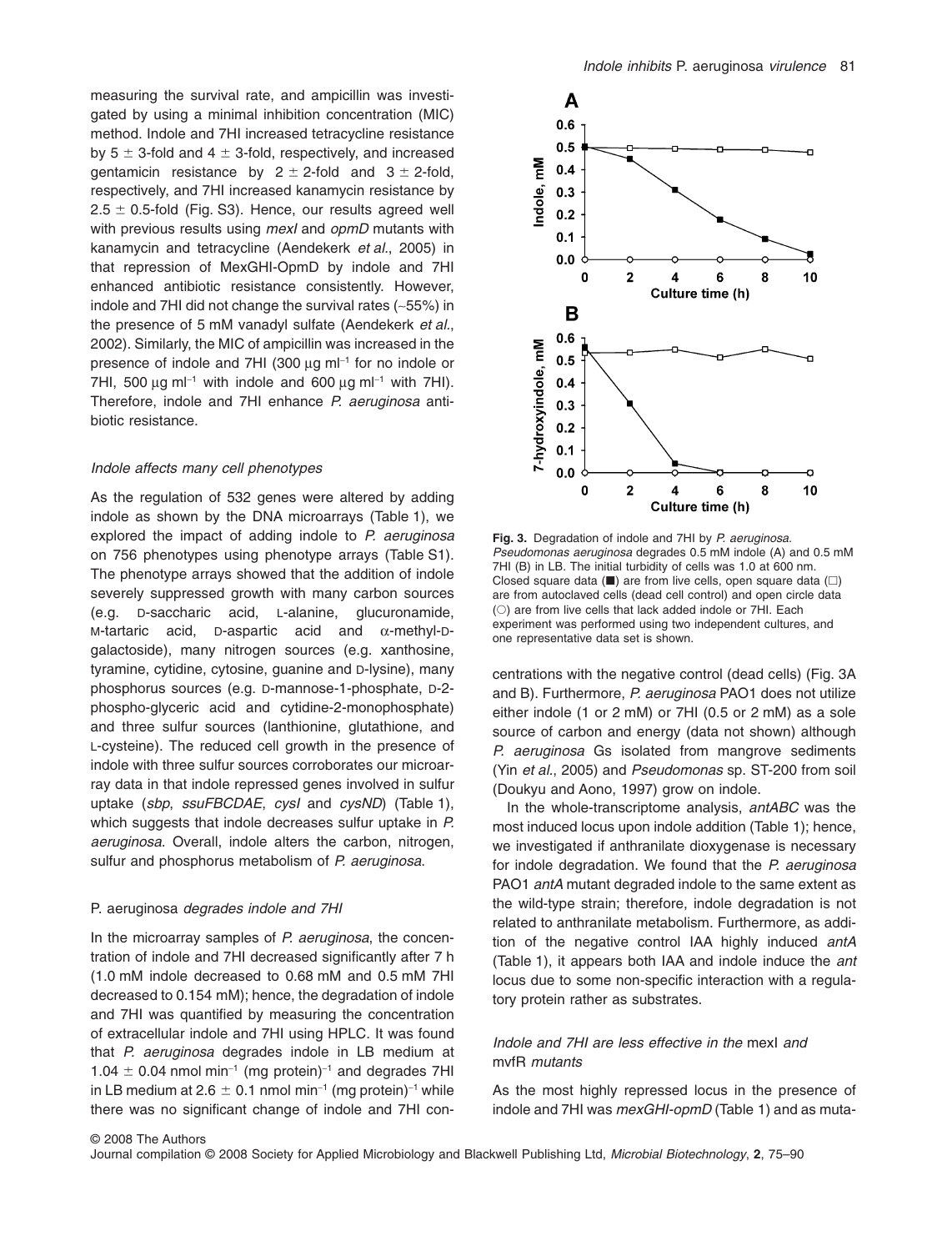tion of *mexI* decreased the production of rhamnolipid and pyoverdine (Aendekerk *et al.*, 2002), the effect of indole and 7HI was further investigated with *P. aeruginosa* PAO1 *mexI*. Consistent with a previous report (Aendekerk *et al.*, 2002), the *mexI* mutation reduced rhamnolipid and pyoverdine by 10- and 5-fold respectively (Fig. 1B). However, unlike with the wild-type strain, indole did not decrease the production of PQS, rhamnolipid and pyoverdine in the *mexI* strain (Fig. 1B), and 7HI also did not decrease the production of rhamnolipid and pyoverdine in the *mexI* strain. These results suggest *mexI* is involved in a complex manner with the decrease of virulence factors with indole and 7HI. In contrast, indole and 7HI significantly decreased pyocyanin production in the *mexI* strain probably due to the presence of two different pathways for pyocyanin synthesis, the *aro* pathway and the *phz* pathway (Lau *et al.*, 2004).

As the transcriptional regulator MvfR is required for full *P. aeruginosa* virulence and induces both *mexGHI-opmD* and phenazine transcription (*phz* operon that is involved in pyocyanin biosynthesis) (Déziel *et al.*, 2005), the effect of indole and 7HI was also investigated with the *P. aeruginosa mvfR* mutant. As expected, PQS and pyocyanin were decreased in the *mvfR* mutant compared with the wild-type strain (Fig. 1C). However, unlike with the wild-type strain, the addition of indole did not decrease the production of PQS, rhamnolipid and pyocyanin. These results suggest that indole requires MvfR to fully reduce virulence factors.

In addition, the *P. aeruginosa* PAO1 *antA* mutant was investigated as indole diminished PQS production (Fig. 1A) while inducing the *antABC* (Table 1); *antABC* encode proteins involved in the degradation of anthranilate, a precursor of PQS. As expected, the *antA* mutant produced about 1.8-fold more PQS (Fig. S4) (as there is a larger pool of anthranilate for PQS). However, the response of the *antA* mutant upon addition of indole was similar to that of the wild-type strain. Hence, *antA* is not directly involved in the indole mechanism to control virulence factors.

#### *7HI reduces* P. aeruginosa *virulence in guinea pigs*

As 7HI diminished virulence factors in *P. aeruginosa* more than indole (Table 1 and Fig. 1) and as 7HI abolished swarming motility (Fig. 2), we evaluated the ability of *P. aeruginosa* pre-treated with 7HI or diluent dimethylformamide (DMF) as a control to colonize guinea pig lungs after infection. Pulmonary colonization was examined immediately after infection until 48 h post infection (Fig. 4A). Colonization of the lung by *P. aeruginosa* treated with 7HI was reduced by 25%, and 7HI-treated bacteria are cleared more easily from the lungs for the first 4 h post infection, leading to a greater than 50% reduction in pulmonary bacteria by this time point. In the acute model, both the 7HI-



**Fig. 4.** Reduction of virulence of *P. aeruginosa* in guinea pigs. A. Colonization and clearance of *P. aeruginosa* pre-treated with 7HI or solvent (DMF) prior to infection of guinea pigs by aerosol with  $\sim$ 2  $\times$  10<sup>5</sup> cfu. Average of five replicates, and one standard deviation is shown.

B. Real-time analysis of *P. aeruginosa* pre-treated with 7HI or solvent (DMF) in the acute guinea pig infection model (representative guinea pigs are shown for each group and are imaged laterally) using the Xenogen IVIS CCD camera. Colour bar represents the intensity of luminescent signal in photons  $s^{-1}$  cm<sup>-2</sup> from low (blue) to high (red).

and DMF-treated *P. aeruginosa* continue to be expelled from the lungs, resulting in nearly complete clearance of the bacterial pneumonia by 48 h. As it was not possible to maintain 7HI levels with the bacteria *in vivo*, the differences between DMF- and 7HI-treated bacteria decrease over the course of this experiment, as expected.

We used *in vivo* bioluminescence imaging to obtain a more comprehensive picture of the tissue colonization by DMF- and 7HI-treated *P. aeruginosa* and to confirm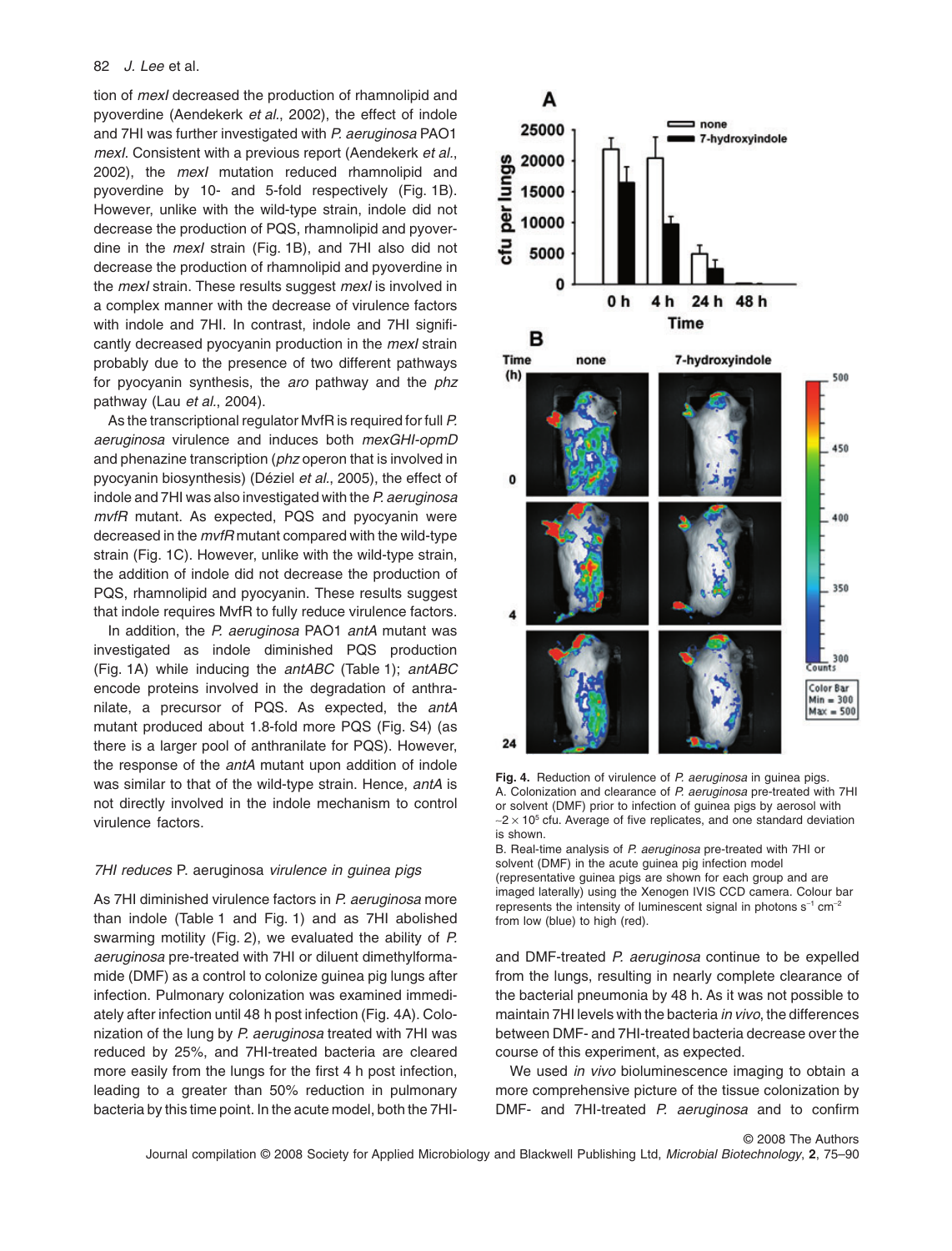differences in pulmonary colonization in guinea pigs (Fig. 4B). Guinea pigs infected by aerosol were colonized in the nasopharynx, lungs, liver and gastrointestinal area (Fig. 4B), similar to previous studies in mice (DiGiandomenico *et al.*, 2007). As 7HI did not affect bioluminescence and as equal amounts of *P. aeruginosa* cells was used to infect the guinea pigs, the difference in colonization of *P. aeruginosa* was due to the treatment of 7HI. Similar to data obtained by counting colony-forming units (cfu) in the guinea pig lungs, pulmonary clearance occurs rapidly for 7HI-treated *P. aeruginosa*, with low bioluminescence signal observed in the pulmonary region by 4 h in this group (2.05  $\pm$  0.04  $\times$  10 $^{5}$  photons s $^{-1}$  cm $^{-2})$  as compared with the DMF-treated group  $(3.59 \pm 0.47 \times 10^{5}$ photons s-<sup>1</sup> cm-<sup>2</sup> ). Lower colonization (*P* < 0.03) of all organs was observed for animals infected with 7HItreated bacteria (3.5  $\pm$  0.1  $\times$  10 $^{\rm 6}$  photons s $^{\rm -1}$  cm $^{\rm -2)}$  as compared with DMF-treated bacteria (4.19  $\pm$  0.08  $\times$  10 $^{\rm 6}$ photons s<sup>-1</sup> cm<sup>-2</sup>). In addition, regional lymph nodes do not appear to be significantly involved, primarily with colonization of the gastrointestinal region. These observations could indicate that dissemination of *P. aeruginosa* to extrapulmonary and extra-intestinal sites is also reduced, in addition to initial colonization. Further studies are needed to definitively identify the sites and tissues infected, despite these intriguing observations. Therefore, both cfu and bioluminescence imaging confirm that 7HI pre-treatment of *P. aeruginosa* decreases colonization of guinea pig tissues.

Additionally, indole- and 7HI-treated *P. aeruginosa* decreased cytotoxicity in human red blood cells by 40% and 57% respectively. These results imply that indole and 7HI made *P. aeruginosa* less virulent to red blood cells.

## **Discussion**

Quorum sensing is related to virulence as has been shown by whole-transcriptome studies of *P. aeruginosa* with 3O-C<sub>12</sub>-HSL and C<sub>4</sub>-HSL (Schuster *et al.*, 2003; Wagner *et al.*, 2003) and PQS (Bredenbruch *et al.*, 2006). Here, the addition of indole and 7HI resulted in an opposite pattern of gene expression of the *mexGHI-opmD* multidrug efflux genes and many virulence genes compared with gene expression with the two exogenous AHLs. For example, the addition of the AHLs consistently induced the *mexGHI-opmD* genes, genes involved in phenazine synthesis and PQS synthesis, and the *flp–tad– rcp* gene cluster (Schuster *et al.*, 2003; Wagner *et al.*, 2003), while indole and 7HI repressed these genes (Table 1). Similarly, the addition of PQS most significantly induced virulence genes involved in pyochelin synthesis (*pch* operon) (Bredenbruch *et al.*, 2006) whereas indole repressed the *pch* operon. Genes involved in small molecule transport (PA2328, PA2329, PA2330 and PA2331)

were also induced by AHLs (Schuster *et al.*, 2003), while indole repressed them. Furthermore, the addition of pyocyanin, a physiological terminal signal molecule for the upregulation of QS-controlled genes (Dietrich *et al.*, 2006), induced *mexGHI-opmD* and a possible regulator/ putative monooxygenase for pyocyanin synthesis, PA2274 (Dietrich *et al.*, 2006), while indole and 7HI repressed PA2274 (Table 1). In addition to the wholetranscriptome data, our virulence factor assays (Fig. 1) clearly show that indole and 7HI inhibit QScontrolled virulence factors. Taken together, indole and 7HI decrease the production of antimicrobial compounds and virulence factors in *P. aeruginosa*. A conceptual model of the interaction of indole and 7HI on cellular phenotypes of *P. aeruginosa* is shown in Fig. 5.

Genes encoding the MexGHI-OpmD efflux pump were the most highly repressed genes in *P. aeruginosa* upon addition of indole and 7HI (Table 1), and antibiotic resistance was clearly enhanced in the presence of indole and 7HI (Fig. S3). With *P. aeruginosa*, inactivation of MexGHI-OpmD reduces production of rhamnolipids, pyocyanin, pyoverdine, elastase and swarming motility (Aendekerk *et al.*, 2002), impairs cell growth (Aendekerk *et al.*, 2005), enhances antibiotic resistance (Aendekerk *et al.*, 2005) and attenuates virulence via PQS (Aendekerk *et al.*, 2005). As observed with *mexI* and *opmD* mutants (Aendekerk *et al.*, 2005), indole and 7HI decreased the production of virulence factors without affecting the transcriptional levels of *lasI* and *rhlI*; hence, indole and 7HI probably inhibit virulence factors due to a similar mechanism, through PQS regulation at the posttranscriptional level (Aendekerk *et al.*, 2005). Therefore, the reduction of virulence factors, swarming motility and antibiotic sensitivity may be partially explained by the repression of this locus by indole and 7HI.

Also, the PQS transcriptional regulator MvfR induces the *mexGHI-opmD* genes, pyocyanin synthesis (*phz* operon), PA0284, PA1914, PA2329 and PA2331 (Déziel *et al.*, 2005), while both indole and 7HI repressed the *mexGHI-opmD* genes and repressed PA2328, PA2329, PA2330 and PA2331, and indole repressed PA0284 (14-fold) and 7HI repressed PA1914 (sixfold, Table 1). Interestingly, indole and 7HI were less effective for the production of virulence factors in the *mvfR* mutants (Fig. 1C), which suggested that MvfR was also required for the indole mechanism.

Swarming motility is related to QS (Köhler *et al.*, 2000) and plays a role in the biofilm development of *P. aeruginosa* (Caiazza *et al.*, 2007; Overhage *et al.*, 2007). Overhage and colleagues (2007) showed a direct relationship between swarming motility and biofilm formation from the study of 5000 *P. aeruginosa* insertion mutants. In contrast, Caiazza and colleagues (2007) showed an inverse regulation of biofilm formation and swarming motility. In the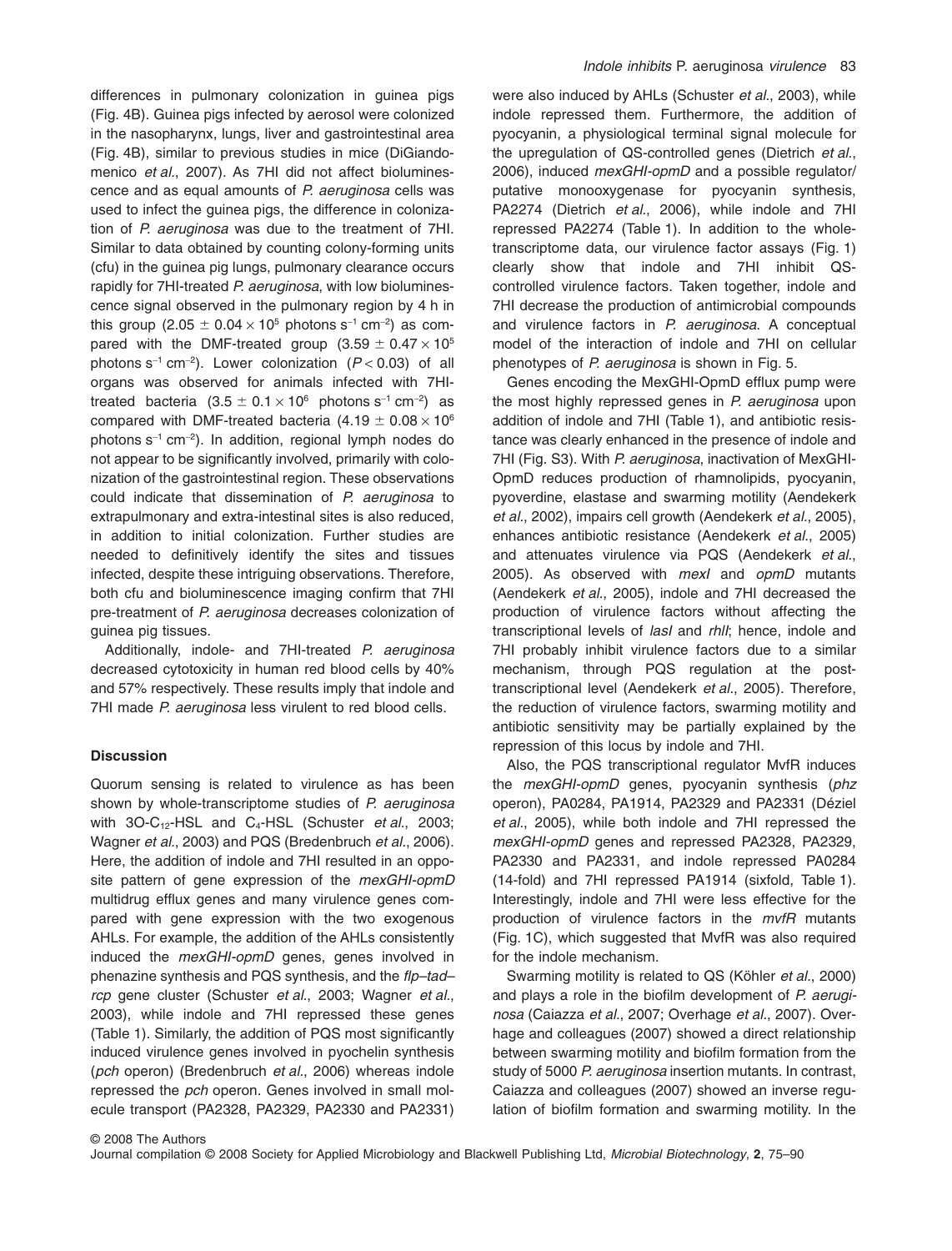

**Fig. 5.** Summary of indole-affected processes in *P. aeruginosa.*  $\rightarrow$  indicates induction of gene expression or stimulation of a phenotype.  $\perp$  indicates repression of gene expression or repression of a phenotype, and black arrows indicate reactions.

present study, both indole and 7HI decrease slightly swimming motility, 7HI abolishes swarming motility (Fig. 2) and both lead to more biofilm formation (Fig. S1). Hence, we also observed an inverse relationship between biofilm formation and swarming motility with 7HI. In addition, the reduction of rhamnolipids by indole and 7HI (Fig. 1A) may be a partial reason for the reduced swarming motility (Fig. 2) as rhamnolipids modulate swarming motility patterns in *P. aeruginosa* (Caiazza *et al.*, 2005).

Decreasing rhamnolipid concentrations also promotes the clearance of *P. aeruginosa* biofilms *in vivo* (Jensen *et al.*, 2007), which suggests a role for rhamnolipids in the reduced pulmonary colonization and increased clearance of *P. aeruginosa* by 7HI in the guinea pigs (Fig. 4). Colonization of multiple tissues by *P. aeruginosa* after aerosol infection is consistent with previous observations in mice demonstrating the greatest degree of infection as shown by *in vivo* imaging (DiGiandomenico *et al.*, 2007). Both the number of bacteria present in the lungs and the bioluminescent signal produced after infecting guinea pigs with *P. aeruginosa* that have been pre-treated with 7HI support this conclusion. Our *in vivo* bioluminescence imaging also suggests that dissemination of *P. aeruginosa* to extrapulmonary sites may be affected by 7HI pre-treatment, but further studies are needed before this conclusion can be made. These observations suggest that hydroxylated indole represents a potential therapeutic approach or preventative measure for pulmonary infections caused by *P. aeruginosa*.

Previously, we reported that several hydroxyindoles affect biofilm formation of a pathogenic *E. coli* via different mechanisms; for example, doubly hydroxylated indole, isatin, enhanced *E. coli* O157:H7 biofilm by inducing flagellar genes and repressing genes encoding AI-2 transporters *lsrABCDFGKR* (reminiscent of effects caused by AI-2) and by repressing indole synthesis genes *tnaABC*, but indole, 5-hydroxyindole and 7HI inhibited *E. coli* biofilm through cysteine (sulfur) metabolism (Lee *et al.*, 2007b). Here, both indole and 7HI stimulate biofilm formation in *P. aeruginosa*, inhibit production of QS-derived virulence factors, and enhance antibiotic resistance via similar mechanisms (Fig. 5) as both compounds differentially induced or repressed many common genes (Table 1). However, the impact of 7HI on the production of virulence factors was more significant than that with indole. Also, indole alone specifically induced several oxygenases, and 7HI alone repressed the type IVb pilus *flp–tad–rcp* gene cluster and abolished swarming motility of *P. aeruginosa*, suggesting a different physiological role of indole and hydroxylated indole. This result is additional support of the hypothesis that hydroxylation of abundant indole by non-specific oxygenases (which are probably present in consortia) can lead to the formation of hydroxyindoles that alter cellular functions in *P. aeruginosa* as well as in *E. coli* in a manner different from indole (Lee *et al.*, 2007b). The pattern of the modification of indole is important as the control compound IAA did not influence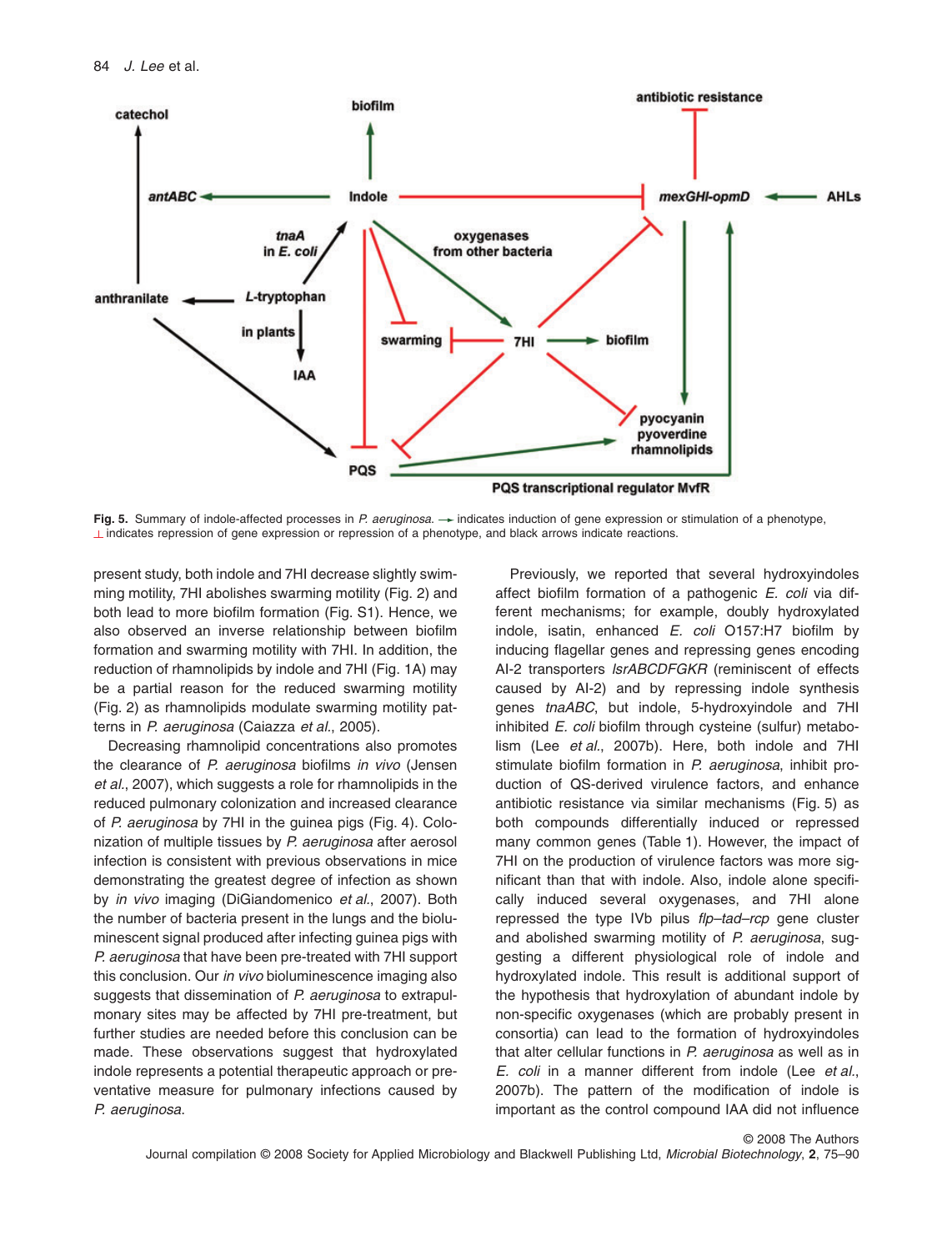the expression of QS-related genes (Table 1) or influence the production of virulence factors (Fig. 1).

In this study, we have demonstrated that the *E. coli* cell signal indole and hydroxylated indole (7HI) diminish several QS-controlled virulence factors in *P. aeruginosa*, reduce its virulence in guinea pigs, enhance its biofilm formation, enhance its antibiotic resistance and are degraded readily (Fig. 5). Hence, we have shown that there is possibly interference of the *E. coli* signal indole by *P. aeruginosa* in that *P. aeruginosa* has a defence system to degrade indole. In a manner similar to the way *P. aeruginosa* may utilize AHLs as an interference strategy to preclude encroachment by competing bacteria (Kaufmann *et al.*, 2005), *E. coli* may utilize indole to compete against *P. aeruginosa* (a pathogen that threatens its host) by decreasing the production of its siderophores (pyoverdine and pyochelin) and virulence factors. Although highly speculative, another possibility is that *P. aeruginosa* may use the indole to increase its biofilm formation in the intestinal tract to initially form a colony to avoid washout from the host; at this point the opportunistic pathogen downregulates virulence factors with the prevalent indole to avoid detection until a suitable cell density is reached (Williams, 2007). As AHLs have been shown to have other functions other than QS (Kaufmann *et al.*, 2005), indole and 7HI may have functions other than inhibiting virulence factors in *P. aeruginosa*.

Given our results showing that indole diminishes virulence factors and virulence, that an indole derivative (CBR-4830) has been shown to inhibit *P. aeruginosa* growth through a multidrug efflux pump, *mexAB-oprM* (Robertson *et al.*, 2007), and that some natural indole derivatives, such as indole-3-carbinol and 3,3′ diindolylmethane derived from Cruciferous vegetables, show antimicrobial, antiviral and anticancer activity (Higdon *et al.*, 2007), indole and indole derivatives appear to have pharmaceutical potential as treatments against pathogenic *P. aeruginosa*. Most importantly, indole and 7HI present an opportunity for antivirulence therapies (Lesic *et al.*, 2007; Cegelski *et al.*, 2008) which are also known as antipathogenic drugs (Rasmussen and Givskov, 2006). Antivirulence compounds are an important way to fight infectious diseases because unlike antimicrobials, antivirulence compounds like indole do not affect growth and so there is less chance of developing resistance (Hentzer *et al.*, 2002; Lesic *et al.*, 2007).

# **Experimental procedures**

# *Bacterial strains, materials and growth rate measurements*

All experiments were conducted at 37°C, and LB medium (Sambrook *et al.*, 1989) was used except for the pyoverdine assay and swarming motility assay. *Pseudomonas aerugi-* *nosa* PAO1 used in this study was the sequenced Holloway strain (Stover *et al.*, 2000), and *P. aeruginosa* PAO1 isogenic *antA*, *mexI* and *mvfR* mutants (Jacobs *et al.*, 2003) were obtained from Professor Colin Manoil. *Pseudomonas aeruginosa* PA14 *phzS*, *rhlR*, *pqsA* and *lasB* mutants (Liberati *et al.*, 2006) were used only as negative controls in virulence factor assays. The transposon mutations were confirmed (*antA* by us, *mexI* and *mvfR* by the source) by four PCR reactions using two primers in the IS*phoA*/hah or IS*lacZ*/hah transposon (5′-CGGGTGCAGTAATATCGCCCT-3′ and 5′-GGG TAACGCCAGGGTTTTCC-3′) and two primers in the target gene (5′-GTGAGAACGCATGAACGCTA-3′ and 5′-CTGACG ATCTCGGTACGGTT-3′ for *antA*, 5′-ATCCGCCGCAACAAC TAC-3′ and 5′-GTAGACCTGGTCGAGCTTGC-3′ for *mexI*, and 5′-CTGCATGCTGGAATTGCTC-3′ and 5′-ACTGAA GATCTCCCGCTTCA-3′ for *mvfR* respectively).

Indole, 7HI and IAA were used at 1.0, 0.5 and 1.0 mM, respectively, except for the biofilm dose–response and biodegradation experiments. Indole and 7HI were purchased from Fisher Scientific (Pittsburg, PA). IAA was purchased from USB Biochemicals (Cleveland, OH). The toxicity of indole, 7HI and IAA was evaluated using the specific growth rate with two independent cultures; these compounds were dissolved in DMF, and DMF was added as a control at 0.1 vol% for all experiments. To test for utilization of indole and 7HI as a carbon source by *P. aeruginosa*, cell numbers were measured for 4 days in M9 minimal medium (Rodriguez and Tait, 1983) with 1.0 and 2.0 mM indole and 0.5 and 2.0 mM 7HI.

#### *Total RNA isolation and microarray analysis*

For the microarray experiments, 10 g of glass wool (Corning Glass Works, Corning, NY) was used to form biofilms (Ren *et al.*, 2004a) for 7 h in 250 ml in 1 l Erlenmeyer shake flasks which were inoculated with overnight cultures that were diluted 1:100. Indole (1 mM), 7HI (0.5 mM) or IAA (1.0 mM) in  $250 \mu$ l of DMF, or  $250 \mu$ l of DMF alone was added. Glass wool was used to increase the surface area so that RNA could be readily obtained for the microarrays. RNA was isolated from the biofilm cells as described previously (Ren *et al.*, 2004a).

The Genechip *P. aeruginosa* Genome Array (Affymetrix, P/N 900339) contains 5500 of the 5570 ORFs of *P. aeruginosa* (Whiteley *et al.*, 2001). cDNA synthesis, fragmentation and hybridizations were as described previously (González Barrios *et al.*, 2006). Hybridization was performed for 16 h at 50°C, and the total cell intensity was scaled to an average value of 500. The probe array images were inspected for any image artefact. Background values, noise values and scaling factors of both arrays were examined and were comparable. The intensities of polyadenosine RNA control were used to monitor the labelling process. For each binary microarray comparison of differential genes expression, if the gene with the larger transcription rate did not have a consistent transcription rate based on the 13 probe pairs (*P*-value less than 0.05), these genes were discarded. A gene was considered differentially expressed when the *P*-value for comparing two chips was lower than 0.05 (to assure that the change in gene expression was statistically significant and that false positives arise less than 5%) and when the expression ratio was higher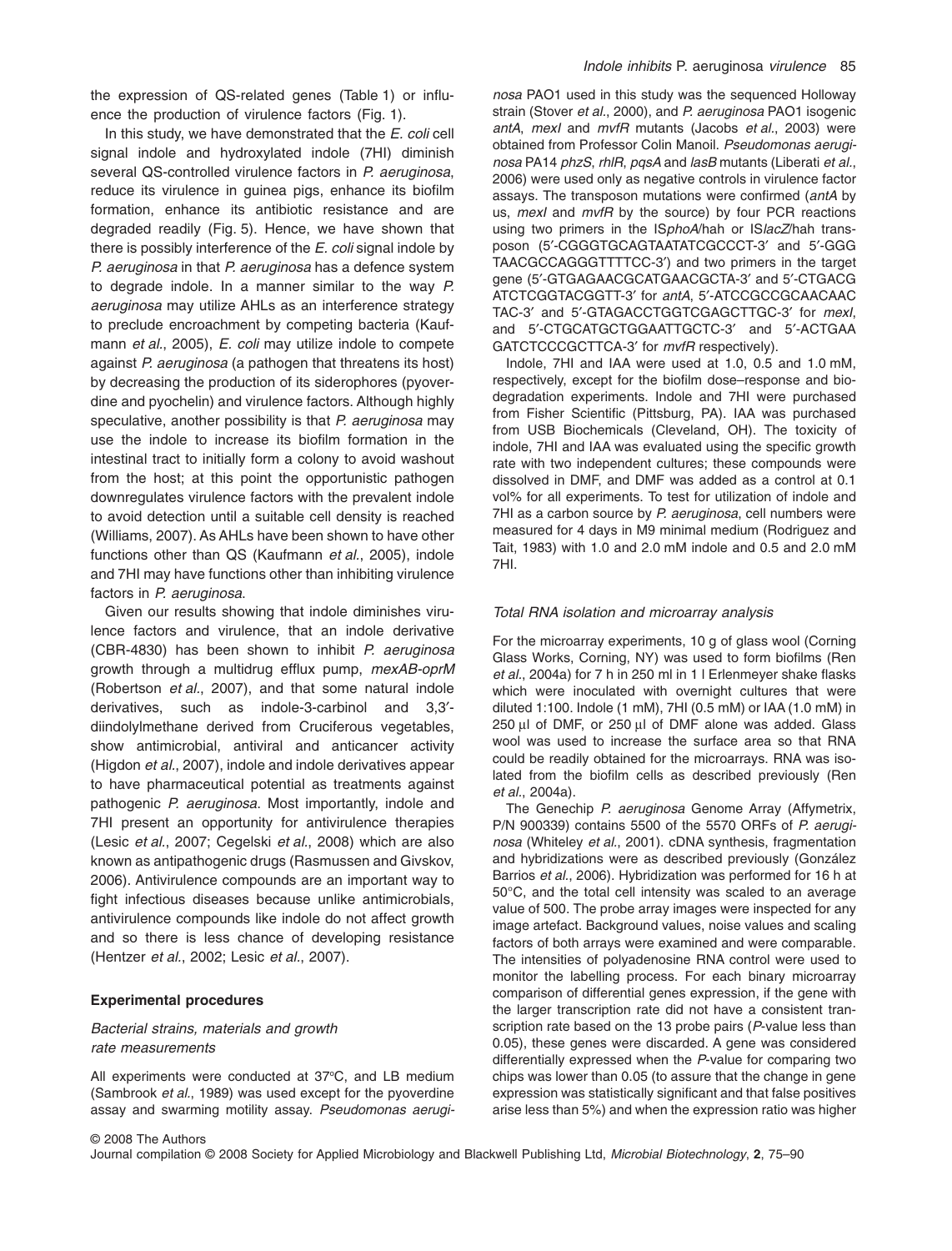(twofold) than the standard deviation for the whole microarrays (Ren *et al.*, 2004b) (1.5-fold for indole, 1.6-fold for 7HI and 1.1-fold for IAA). Gene functions were obtained from the Affymetrix-NetAffx Analysis Center [\(https://www.](https://www.affymetrix.com/analysis/netaffx/index.affx) [affymetrix.com/analysis/netaffx/index.affx\).](https://www.affymetrix.com/analysis/netaffx/index.affx)

# *Reverse transcription polymerase chain reaction (RT-PCR)*

To corroborate the DNA microarray data, the transcription level of six prominent genes was quantified using RT-PCR: *mexG* (forward primer 5′-GGCGAAGCTGTTCGACTATC-3′; reverse primer 5′-AGAAGGTGTGGACGATGAGG-3′), *mexH* (forward primer 5′-GAAAAGCAATTTCTCCCTGGA C-3′; reverse primer 5′-GTTGATCTGTCCGGAAGTCACTA-3′), *mexI* (forward primer 5′-CTCTACCGGACCATGGAAGA-3′; reverse primer 5′-AGCGGTTGACGTAGTTCTCG-3′), *pvdS* (forward primer 5′-TAACCGTACGATCCTGGTGAAGA-3′; reverse primer 5′-ACGATCTGGAACAGGTAGCTGAG-3′), *ssuF* (forward primer 5′-CATCAACGTTCGTAACCAGTTCA-3′; reverse primer 5′-GATGGAGACCTCGGTGGACTT-3′) and PA0284 (forward primer 5′-ACCCTCAGAAGCCTGG ATG-3′; reverse primer 5′-GTTGCTGCAGACGGAATTTT-3′). The expression level of the housekeeping gene *proC* (forward primer 5′-CAGGCCGGGCAGTTGCTGTC-3′; reverse primer 5′-GGTCAGGCGCGAGGCTGTCT-3′) (Savli *et al.*, 2003) was used to normalize the expression data of interesting genes. An independent RNA sample using identical DNA microarray conditions were used for these studies (63 RT-PCR reactions based on three RT-PCR reactions for each of seven genes including the *proC* housekeeping gene, with DMF, indole and 7HI). RT-PCR was performed in triplicate using a StepOne Real-Time PCR system (Applied Biosystems, Foster City, CA). The relative fold changes for RT-PCR were calculated from threshold cycle numbers measured using StepOne software v2.0 (Applied Biosystems). Using another housekeeping gene *rpoN* (forward primer 5′- GAGCTCGACGAAGTGGAAGT-3′; reverse primer 5′-CG CATCAATTGGCTGTAGTC-3′) and nine RT-PCR reactions, similar results were obtained.

## *Crystal violet biofilm assay*

This assay was adapted (Pratt and Kolter, 1998); overnight cultures diluted to an optical density at 600 nm of 0.05 and were incubated in polystyrene 96-well plates for 24 h without shaking. The dye staining the biofilms (air–liquid interface biofilm as well as bottom liquid–solid biofilm) was dissolved in 95% ethanol, and an absorbance at 540 nm  $(OD<sub>540</sub>)$  was measured to quantify the total biofilm mass. Each data point was averaged from more than 12 replicate wells (six wells from two independent cultures).

# *Virulence factor assays*

Except for the pyoverdine assay, overnight cultures were diluted 1:100 and contacted with indole (1 mM), 7HI (0.5 mM), IAA (1.0 mM) or diluent DMF (negative control). The pyocyanin assay was adapted (Essar *et al.*, 1990); after growth for 7 h, supernatants were extracted with chloroform

and 0.2 N HCl, and analysed spectrophotometrically. The *phzS* mutant was used as a negative control. The rhamnolipid assay was adapted (Wilhelm *et al.*, 2007); after growth for 7 h, supernatants were assayed for rhamnolipids using the orcinol colorimetric assay (Wilhelm *et al.*, 2007). The *rhlR* mutant was used as a negative control. The PQS assay was adapted (Attila *et al.*, 2008a); after growth for 7 h, supernatants were extracted with acidified ethyl acetate and analysed by thin-layer chromatography. As the standard, a synthetic PQS obtained from Professor Marvin Whiteley was used (Fig. S2), and the *pqsA* mutant was used as a negative control. The elastase assay was adapted (Ohman *et al.*, 1980); after growth to a turbidity of 2 at 600 nm, supernatants were incubated with elastin-Congo Red (MP Biomedicals, 101637), and the absorbance was measured at 495 nm to determine the elastase activity. The *lasB* mutant was used as a negative control. The pyoverdine assay was adapted (Ren *et al.*, 2005); after growth in minimal succinate medium (Ren *et al.*, 2005), cells were diluted to a turbidity of 0.05 at 600 nm in fresh minimal succinate medium and were grown for 8 h. The pyoverdine concentration was measured spectrophotometrically at 405 nm (Stintzi *et al.*, 1998). Each experiment was performed using at least two independent cultures.

#### *Antibiotic resistance assays*

Overnight cultures were diluted 1:100 and grown to a turbidity of 1.5 at 600 nm with indole, 7HI or DMF. Antibiotics  $(0.06 \text{ mg m}^{-1})$  gentamicin, 10 mg m $^{-1}$  kanamycin, 0.4 mg m $^{-1}$ tetracycline and 5 mM VOSO $_4$   $\cdot$  2H<sub>2</sub>O) were mixed with cells and incubated for 60 min without shaking; cells were enumerated with LB agar plates. To test the antibiotic ampicillin, the MIC of ampicillin was determined using an LB agar dilution technique (Andrews, 2001). Cells were grown to mid-log phase (turbidity of 1.5 at 600 nm) and 10  $\mu$ l of diluted cells at  $10<sup>4</sup>$  cells m $I<sup>-1</sup>$  were added to the surface of LB agar plates with indole or 7HI and 100–800  $\mu$ g m $\vert$ <sup>-1</sup> ampicillin. All plates were incubated for 18 h. Two independent cultures were used for each strain.

## *Swimming, swarming and twitching motility*

For swimming motility, 0.3% agar with 1% tryptone and 0.25% NaCl was used (Sperandio *et al.*, 2002); for swarming motility, BM2 swarming medium (62 mM potassium phosphate buffer at pH 7, 2 mM  $MgSO<sub>4</sub>$ , 10  $\mu$ M FeSO4, 0.4% glucose, 0.1% casamino acids and 0.5% agar) was used (Overhage *et al.*, 2007); and for twitching motility, LB with 1.0% agar was used (Overhage *et al.*, 2007). Briefly, strains were grown from diluted overnight cultures to a turbidity of 1.0 at 600 nm. Indole and 7HI dissolved in DMF were added to the motility agar. DMF (0.1%) was added as the negative control. The halo diameter at 24 h was measured for swimming motility. Each experiment was performed using two independent cultures.

#### *Degradation and detection of indole and 7HI*

For the degradation of indole and 7HI, overnight cultures were diluted to a turbidity of 1.0 at 600 nm and were re-grown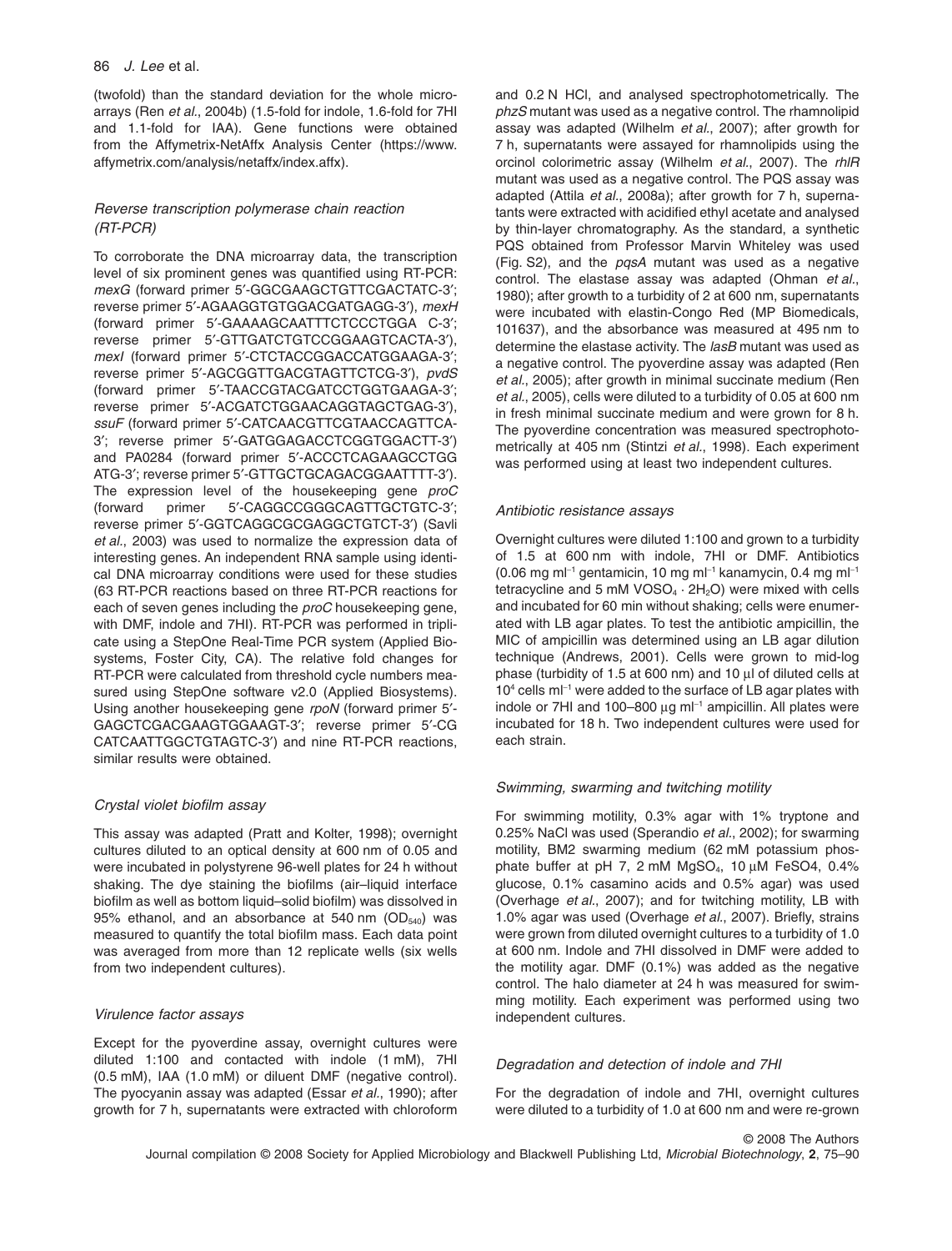with indole (0.5 mM) and 7HI (0.5 mM) at 250 r.p.m. As a negative control, autoclaved cells (turbidity of 1.0 at 600 nm) were contacted with indole or 7HI at the same conditions to confirm that there is no evaporation or adsorption of indole or 7HI. Extracellular concentrations of indole or 7HI were measured directly from filtered supernatants with reversephase HPLC using a  $100 \times 4.6$  mM Chromolith Performance RP-18e column (Merck KGaA, Darmstadt, Germany) and gradient elution with  $H_2O-0.1%$  formic acid and acetonitrile as the mobile phases at a flow rate of 1 ml min<sup>-1</sup> (65:35 for 0–5 min, 35:65 for 5–12 min and 65:35 at 12 min) (Lee *et al.*, 2007b). Under these conditions, the retention times and the absorbance maxima were 3.6 min/264 nm for 7HI and 5.9 min/271 nm for indole. Each experiment was performed with two independent cultures. To determine the total protein, the Modified Lowry Protein Assay Kit from Pierce Biotechnology (Rockford, IL) was used. The protein content of *P. aerugi*nosa was 0.255 mg protein (ml OD)<sup>-1</sup>.

## *Phenotype microarray*

Phenotype PM1-8 microarray plates (12111, 12112, 12121, 12131, 12141, 12181, 12182, 12183) (Biolog, Hayward, CA) were used to investigate 756 different phenotypes. Briefly, overnight cells were removed from BUG+B agar plates with a sterile swab and placed into IF-O base buffer, and the cell turbidity at 600 nm was adjusted to 0.065. Bacterial inocula were prepared, and 100 µl of each cell suspension was inoculated into the plates.

#### *Acute model of* Pseudomonas *infection in guinea pigs*

Random bred Hartley strain guinea pigs weighing 200–300 g were obtained from Charles River Breeding Laboratories (Wilmington, MA). The animals were housed individually in polycarbonate cages in a temperature- and humiditycontrolled environment; ambient lighting was automatically controlled to provide 12 h light and 12 h dark cycles. Animals were given commercial chow and tap water *ad libitum*. All procedures were reviewed and approved by the Texas A&M University Laboratory Animal Care Committee. *Pseudomonas aeruginosa* was cultured with 7HI or DMF alone as a control in LB for 7 h, and guinea pigs were infected by aerosol with equal amounts of washed cells using a Madison chamber aerosol generation device calibrated to deliver between 10<sup>4</sup> and 10<sup>5</sup> cfu of *P. aeruginosa* into the lungs. At each time point (immediately after infection, 4, 24 and 48 h), five guinea pigs in each group were euthanized by overdose with sodium pentabarbitol and necropsy was performed to obtain total lung mass. Lungs were homogenized in saline and dilutions plated to determine the total cfu present at each time point.

#### In vivo *infection imaging*

In order to confirm differences observed in colonization of guinea pig tissues, four guinea pigs were infected in the same manner as for the acute model of infection and two animals from each group were examined by quantitative *in vivo* imaging. Dorsal and lateral images were acquired for each animal immediately after infection, at 4 h and at 24 h. *Pseudomonas aeruginosa* with the *Photorhabdus luminescens luxCDABE* operon stably inserted into the chromosome (single copy) was used (strain Xen41 from Xenogen, Alameda, CA); addition of 7HI did not change luminescence. Images were acquired using the luminescence settings on the Spectrum In Vivo Imaging System (IVIS) CCD camera and analysed with Living Image 3.0 software (Xenogen). Colonization of all organs was quantified by measurement of total photons from each animal and from the pulmonary region by measurement of total photons from the pulmonary region of each animal.

#### *Cytotoxicity*

Assays to determine cytotoxicity to red blood cells with indole and 7HI versus DMF alone were conducted as described previously (Attila *et al.*, 2008b) with *P. aeruginosa* cultured for 7 h.

#### *Microarray accession numbers*

The expression data for biofilm samples with and without indole 7HI, and IAA are summarized in Table 1 and have been deposited in the NCBI Gene Expression Omnibus [\(http://](http://www.ncbi.nlm.nih.gov/geo) [www.ncbi.nlm.nih.gov/geo/\) a](http://www.ncbi.nlm.nih.gov/geo)nd are accessible through Accession No. GSE10065 (Edgar *et al.*, 2002).

# **Acknowledgements**

This research was supported by the NIH (5RO1EB003872- 05) and ARO (W911NF-06-1-0408). We thank Professor Arul Jayaraman for insightful discussions, Professor Tim McDermott for providing *P. aeruginosa* PAO1, Professor Frederick M. Ausubel for providing *P. aeruginosa* PA14 transposon mutants, Professor Colin Manoil for providing the *P. aeruginosa* PAO1 *antA*, *mexI* and *mvfR* mutants Professor Marvin Whiteley for providing the PQS standard and for his assistance with the PQS assay and Dr Kevin Francis of Caliper Life Sciences for providing Xen41.

## **References**

- Aendekerk, S., Ghysels, B., Cornelis, P., and Baysse, C. (2002) Characterization of a new efflux pump, MexGHI-OpmD, from *Pseudomonas aeruginosa* that confers resistance to vanadium. *Microbiology* **148:** 2371–2381.
- Aendekerk, S., Diggle, S.P., Song, Z., Høiby, N., Cornelis, P., Williams, P., *et al*. (2005) The MexGHI-OpmD multidrug efflux pump controls growth, antibiotic susceptibility and virulence in *Pseudomonas aeruginosa* via 4-quinolonedependent cell-to-cell communication. *Microbiology* **151:** 1113–1125.
- Andrews, J.M. (2001) Determination of minimum inhibitory concentrations. *J Antimicrob Chemother* **48** (Suppl. 1)**:** 5–16.
- Attila, C., Ueda, A., and Wood, T.K. (2008a) PA2663 (PpyR) increases biofilm formation in *Pseudomonas aeruginosa* PAO1 through the *psl* operon and stimulates virulence and quorum-sensing phenotypes. *Appl Microbiol Biotechnol* **78:** 293–307.

#### © 2008 The Authors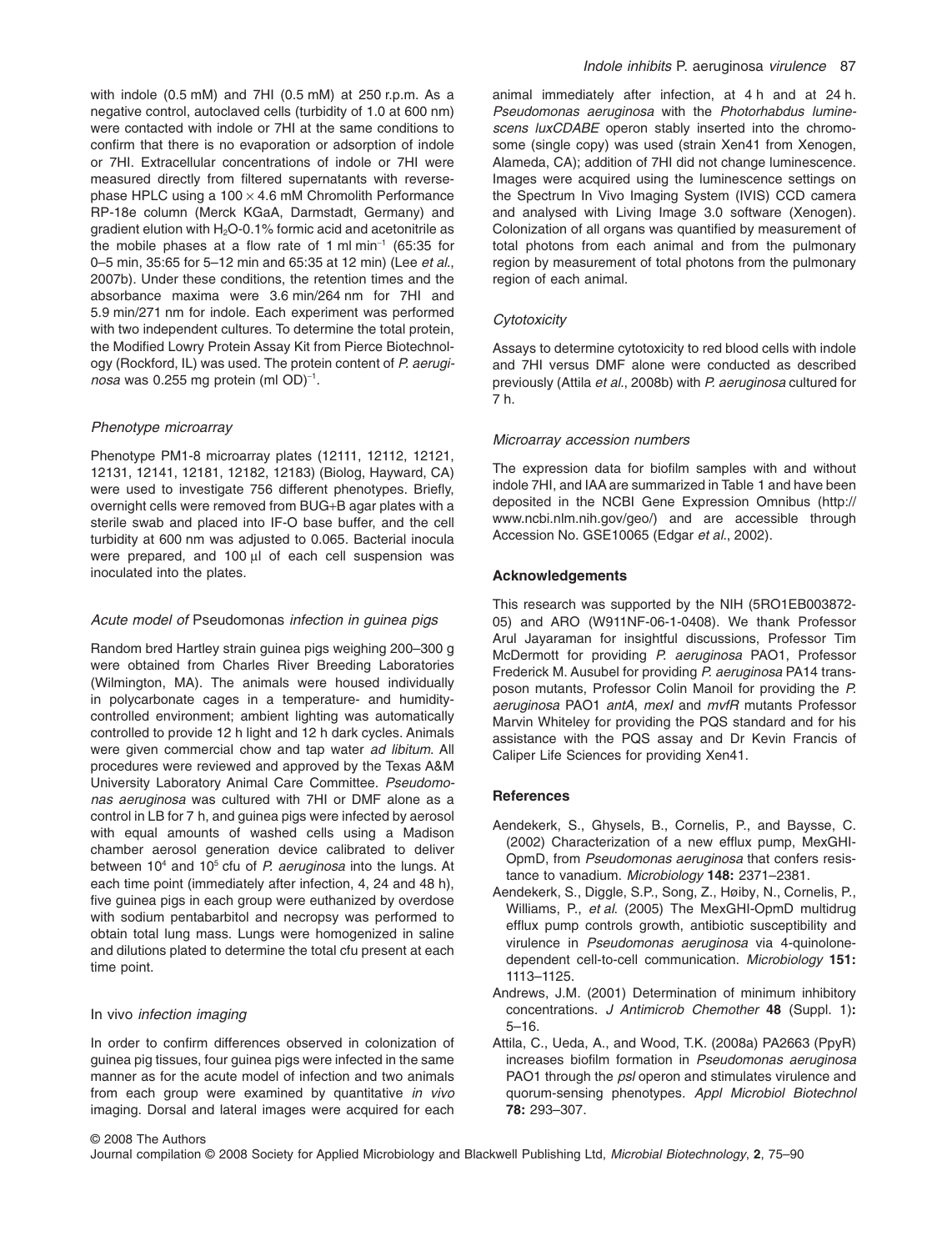- Attila, C., Ueda, A., Cirillo, S.L.G., Cirillo, J.D., Chen, W., and Wood, T.K. (2008b) *Pseudomonas aeruginosa* PAO1 virulence factors and poplar tree response in the rhizosphere. *Microbial Biotech* **1:** 17–29.
- Bansal, T., Englert, D., Lee, J., Hegde, M., Wood, T.K., and Jayaraman, A. (2007) Differential effects of epinephrine, norepinephrine, and indole on *Escherichia coli* O157:H7 chemotaxis, colonization, and gene expression. *Infect Immun* **75:** 4597–4607.
- Bredenbruch, F., Geffers, R., Nimtz, M., Buer, J., and Häussler, S. (2006) The *Pseudomonas aeruginosa* quinolone signal (PQS) has an iron-chelating activity. *Environ Microbiol* **8:** 1318–1329.
- Caiazza, N.C., Shanks, R.M., and O'Toole, G.A. (2005) Rhamnolipids modulate swarming motility patterns of *Pseudomonas aeruginosa*. *J Bacteriol* **187:** 7351–7361.
- Caiazza, N.C., Merritt, J.H., Brothers, K.M., O'Toole, G., and A. (2007) Inverse regulation of biofilm formation and swarming motility by *Pseudomonas aeruginosa* PA14. *J Bacteriol* **189:** 3603–3612.
- Cegelski, L., Marshall, G.R., Eldridge, G.R., and Hultgren, S.J. (2008) The biology and future prospects of antivirulence therapies. *Nat Rev Microbiol* **6:** 17–27.
- Chant, E.L., and Summers, D.K. (2007) Indole signalling contributes to the stable maintenance of *Escherichia coli* multicopy plasmids. *Mol Microbiol* **63:** 35–43.
- Clemons, K.V., and Gadberry, J.L. (1982) Increased indole detection for *Pasteurella multocida*. *J Clin Microbiol* **15:** 731–732.
- Cox, C.D. (1982) Effect of pyochelin on the virulence of *Pseudomonas aeruginosa*. *Infect Immun* **36:** 17–23.
- Crawford, I.P., and Yanofsky, C. (1958) On the separation of the tryptophan synthetase of *Escherichia coli* into two protein components. *Proc Natl Acad Sci USA* **44:** 1161– 1170.
- Dalsgaard, I., Høi, L., Siebeling, R.J., and Dalsgaard, A. (1999) Indole-positive *Vibrio vulnificus* isolated from disease outbreaks on a Danish eel farm. *Dis Aquat Organ* **35:** 187–194.
- DeMoss, R.D., and Moser, K. (1969) Tryptophanase in diverse bacterial species. *J Bacteriol* **98:** 167–171.
- Déziel, E., Lépine, F., Milot, S., and Villemur, R. (2003) *rhlA* is required for the production of a novel biosurfactant promoting swarming motility in *Pseudomonas aeruginosa*: 3-(3 hydroxyalkanoyloxy)alkanoic acids (HAAs), the precursors of rhamnolipids. *Microbiology* **149:** 2005–2013.
- Déziel, E., Gopalan, S., Tampakaki, A.P., Lépine, F., Padfield, K.E., Saucier, M., *et al*. (2005) The contribution of MvfR to *Pseudomonas aeruginosa* pathogenesis and quorum sensing circuitry regulation: multiple quorum sensingregulated genes are modulated without affecting *lasRI*, *rhlRI* or the production of *N*-acyl-L-homoserine lactones. *Mol Microbiol* **55:** 998–1014.
- Dietrich, L.E., Price-Whelan, A., Petersen, A., Whiteley, M., and Newman, D.K. (2006) The phenazine pyocyanin is a terminal signalling factor in the quorum sensing network of *Pseudomonas aeruginosa*. *Mol Microbiol* **61:** 1308– 1321.
- DiGiandomenico, A., Rao, J., Harcher, K., Zaidi, T.S., Gardner, J., Neely, A.N., *et al*. (2007) Intranasal immunization with heterologously expressed polysaccharide pro-

tects against multiple *Pseudomonas aeruginosa* infections. *Proc Natl Acad Sci USA* **104:** 4624–4629.

- Diggle, S.P., Cornelis, P., Williams, P., and Cámara, M. (2006) 4-Quinolone signalling in *Pseudomonas aeruginosa*: old molecules, new perspectives. *Int J Med Microbiol* **296:** 83–91.
- Domka, J., Lee, J., and Wood, T.K. (2006) YliH (BssR) and YceP (BssS) regulate *Escherichia coli* K-12 biofilm formation by influencing cell signaling. *Appl Environ Microbiol* **72:** 2449–2459.
- Doukyu, N., and Aono, R. (1997) Biodegradation of indole at high concentration by persolvent fermentation with *Pseudomonas* sp. ST-200. *Extremophiles* **1:** 100–105.
- Duan, K., Dammel, C., Stein, J., Rabin, H., and Surette, M.G. (2003) Modulation of *Pseudomonas aeruginosa* gene expression by host microflora through interspecies communication. *Mol Microbiol* **50:** 1477–1491.
- Edgar, R., Domrachev, M., and Lash, A.E. (2002) Gene expression Omnibus: NCBI gene expression and hybridization array data repository. *Nucleic Acids Res* **30:** 207–210.
- Essar, D.W., Eberly, L., Hadero, A., and Crawford, I.P. (1990) Identification and characterization of genes for a second anthranilate synthase in *Pseudomonas aeruginosa*: interchangeability of the two anthranilate synthases and evolutionary implications. *J Bacteriol* **172:** 884–900.
- Gallagher, L.A., McKnight, S.L., Kuznetsova, M.S., Pesci, E.C., and Manoil, C. (2002) Functions required for extracellular quinolone signaling by *Pseudomonas aeruginosa*. *J Bacteriol* **184:** 6472–6480.
- Gambello, M.J., and Iglewski, B.H. (1991) Cloning and characterization of the *Pseudomonas aeruginosa lasR* gene, a transcriptional activator of elastase expression. *J Bacteriol* **173:** 3000–3009.
- González Barrios, A.F., Zuo, R., Hashimoto, Y., Yang, L., Bentley, W.E., and Wood, T.K. (2006) Autoinducer 2 controls biofilm formation in *Escherichia coli* through a novel motility quorum-sensing regulator (MqsR, B3022). *J Bacteriol* **188:** 305–316.
- Hassett, D.J., Charniga, L., Bean, K., Ohman, D.E., and Cohen, M.S. (1992) Response of *Pseudomonas aeruginosa* to pyocyanin: mechanisms of resistance, antioxidant defenses, and demonstration of a manganese-cofactored superoxide dismutase. *Infect Immun* **60:** 328–336.
- Hentzer, M., Riedel, K., Rasmussen, T.B., Heydorn, A., Andersen, J.B., Parsek, M.R., *et al*. (2002) Inhibition of quorum sensing in *Pseudomonas aeruginosa* biofilm bacteria by a halogenated furanone compound. *Microbiology* **148:** 87–102.
- Higdon, J.V., Delage, B., Williams, D.E., and Dashwood, R.H. (2007) Cruciferous vegetables and human cancer risk: epidemiologic evidence and mechanistic basis. *Pharmacol Res* **55:** 224–236.
- Hirakawa, H., Inazumi, Y., Masaki, T., Hirata, T., and Yamaguchi, A. (2005) Indole induces the expression of multidrug exporter genes in *Escherichia coli*. *Mol Microbiol* **55:** 1113– 1126.
- Jacobs, M.A., Alwood, A., Thaipisuttikul, I., Spencer, D., Haugen, E., Ernst, S., *et al*. (2003) Comprehensive transposon mutant library of *Pseudomonas aeruginosa*. *Proc Natl Acad Sci USA* **100:** 14339–14344.

© 2008 The Authors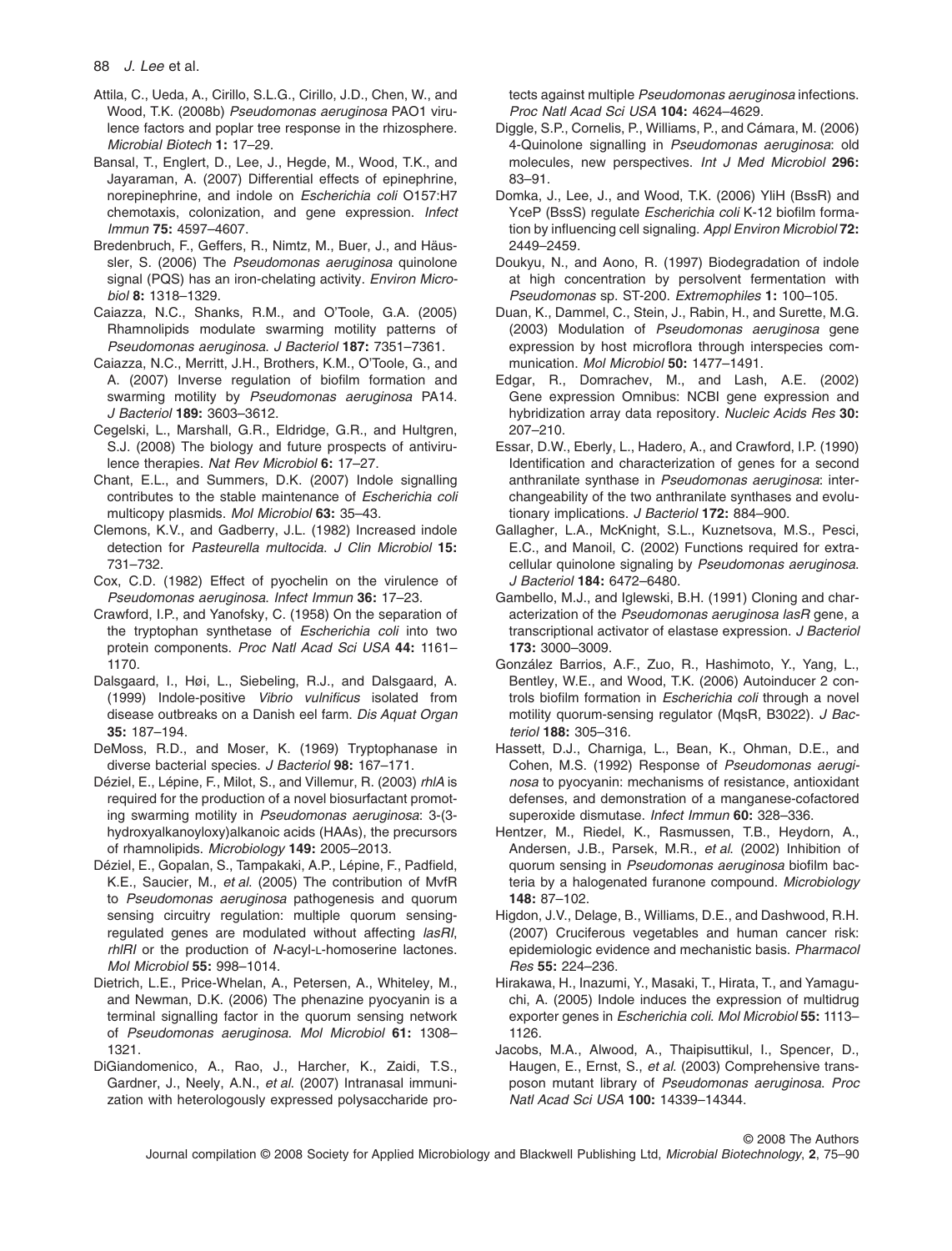- Jensen, P.Ø., Bjarnsholt, T., Phipps, R., Rasmussen, T.B., Calum, H., Christoffersen, L., *et al*. (2007) Rapid necrotic killing of polymorphonuclear leukocytes is caused by quorum-sensing-controlled production of rhamnolipid by *Pseudomonas aeruginosa*. *Microbiology* **153:** 1329– 1338.
- Kahnert, A., Vermeij, P., Wietek, C., James, P., Leisinger, T., and Kertesz, M.A. (2000) The *ssu* locus plays a key role in organosulfur metabolism in *Pseudomonas putida* S-313. *J Bacteriol* **182:** 2869–2878.
- Kaufmann, G.F., Sartorio, R., Lee, S.H., Rogers, C.J., Meijler, M.M., Moss, J.A., *et al*. (2005) Revisiting quorum sensing: discovery of additional chemical and biological functions for 3-oxo-*N*-acylhomoserine lactones. *Proc Natl Acad Sci USA* **102:** 309–314.
- Köhler, T., Curty, L.K., Barja, F., van Delden, C., and Pechère, J.C. (2000) Swarming of *Pseudomonas aeruginosa* is dependent on cell-to-cell signaling and requires flagella and pili. *J Bacteriol* **182:** 5990–5996.
- Lamont, I.L., and Martin, L.W. (2003) Identification and characterization of novel pyoverdine synthesis genes in *Pseudomonas aeruginosa*. *Microbiology* **149:** 833–842.
- Lau, G.W., Hassett, D.J., Ran, H., and Kong, F. (2004) The role of pyocyanin in *Pseudomonas aeruginosa* infection. *Trends Mol Med* **10:** 599–606.
- Lee, J., Jayaraman, A., and Wood, T.K. (2007a) Indole is an inter-species biofilm signal mediated by SdiA. *BMC Microbiol* **7:** 42.
- Lee, J., Bansal, T., Jayaraman, A., Bentley, W.E., and Wood, T.K. (2007b) Enterohemorrhagic *Escherichia coli* biofilms are inhibited by 7-hydroxyindole and stimulated by isatin. *Appl Environ Microbiol* **73:** 4100–4109.
- Lee, J., Zhang, X.S., Hegde, M., Bentley, W.E., Jayaraman, A., and Wood, T.K. (2008) Indole cell signaling occurs primarily at low temperatures in *Escherichia coli*. *ISME J* **2:** 1007–1023.
- Lesic, B., Lépine, F., Déziel, E., Zhang, J., Zhang, Q., Padfield, K., *et al*. (2007) Inhibitors of pathogen intercellular signals as selective anti-infective compounds. *PLoS Pathog* **3:** 1229–1239.
- Lewenza, S., Falsafi, R.K., Winsor, G., Gooderham, W.J., McPhee, J.B., Brinkman, F.S., *et al*. (2005) Construction of a mini-Tn*5-luxCDABE* mutant library in *Pseudomonas aeruginosa* PAO1: a tool for identifying differentially regulated genes. *Genome Res* **15:** 583–589.
- Liberati, N.T., Urbach, J.M., Miyata, S., Lee, D.G., Drenkard, E., Wu, G., *et al*. (2006) An ordered, nonredundant library of *Pseudomonas aeruginosa* strain PA14 transposon insertion mutants. *Proc Natl Acad Sci USA* **103:** 2833– 2838.
- Liu, Y., Mee, B.J., and Mulgrave, L. (1997) Identification of clinical isolates of indole-positive *Klebsiella* spp., including *Klebsiella planticola*, and a genetic and molecular analysis of their b-lactamases. *J Clin Microbiol* **35:** 2365–2369.
- Mashburn, L.M., and Whiteley, M. (2005) Membrane vesicles traffic signals and facilitate group activities in a prokaryote. *Nature* **437:** 422–425.
- Matsumoto, T., Tateda, K., Miyazaki, S., Furuya, N., Ohno, A., Ishii, Y., *et al*. (1999) Effect of antiflagellar human monoclonal antibody on gut-derived *Pseudomonas aeruginosa* sepsis in mice. *Clin Diagn Lab Immunol* **6:** 537–541.
- Meyer, J.M., Neely, A., Stintzi, A., Georges, C., and Holder, I.A. (1996) Pyoverdin is essential for virulence of *Pseudomonas aeruginosa*. *Infect Immun* **64:** 518–523.
- Michael, B., Smith, J.N., Swift, S., Heffron, F., and Ahmer, B.M. (2001) SdiA of *Salmonella enterica* is a LuxR homolog that detects mixed microbial communities. *J Bacteriol* **183:** 5733–5742.
- Michel, L., González, N., Jagdeep, S., Nguyen-Ngoc, T., and Reimmann, C. (2005) PchR-box recognition by the AraCtype regulator PchR of *Pseudomonas aeruginosa* requires the siderophore pyochelin as an effector. *Mol Microbiol* **58:** 495–509.
- Nikaido, E., Yamaguchi, A., and Nishino, K. (2008) AcrAB multidrug efflux pump regulation in *Salmonella enterica* serovar Typhimurium by RamA in response to environmental signals. *J Biol Chem* (online). doi: 10.1074/ jbc.M804544200
- Ochsner, U.A., and Reiser, J. (1995) Autoinducer-mediated regulation of rhamnolipid biosurfactant synthesis in *Pseudomonas aeruginosa*. *Proc Natl Acad Sci USA* **92:** 6424–6428.
- Ohman, D.E., Cryz, S.J., and Iglewski, B.H. (1980) Isolation and characterization of *Pseudomonas aeruginosa* PAO mutant that produces altered elastase. *J Bacteriol* **142:** 836–842.
- Overhage, J., Lewenza, S., Marr, A.K., and Hancock, R.E. (2007) Identification of genes involved in swarming motility using a *Pseudomonas aeruginosa* PAO1 mini-Tn*5-lux* mutant library. *J Bacteriol* **189:** 2164–2169.
- Pratt, L.A., and Kolter, R. (1998) Genetic analysis of *Escherichia coli* biofilm formation: roles of flagella, motility, chemotaxis and type I pili. *Mol Microbiol* **30:** 285–293.
- Rasmussen, T.B., and Givskov, M. (2006) Quorum-sensing inhibitors as anti-pathogenic drugs. *Int J Med Microbiol* **296:** 149–161.
- Ren, D., Bedzyk, L.A., Thomas, S.M., Ye, R.W., and Wood, T.K. (2004a) Gene expression in *Escherichia coli* biofilms. *Appl Microbiol Biotechnol* **64:** 515–524.
- Ren, D., Bedzyk, L.A., Ye, R.W., Thomas, S.M., and Wood, T.K. (2004b) Differential gene expression shows natural brominated furanones interfere with the autoinducer-2 bacterial signaling system of *Escherichia coli*. *Biotechnol Bioeng* **88:** 630–642.
- Ren, D., Zuo, R., and Wood, T.K. (2005) Quorum-sensing antagonist (*5Z*)-4-bromo-5-(bromomethylene)-3-butyl-2(*5H*)-furanone influences siderophore biosynthesis in *Pseudomonas putida* and *Pseudomonas aeruginosa*. *Appl Microbiol Biotechnol* **66:** 689–695.
- Robertson, G.T., Doyle, T.B., Du, Q., Duncan, L., Mdluli, K.E., and Lynch, A.S. (2007) A novel indole compound that inhibits *Pseudomonas aeruginosa* growth by targeting MreB is a substrate for MexAB-OprM. *J Bacteriol* **189:** 6870–6881.
- Rodriguez, R.L., and Tait, R.C. (1983) *Recombinant DNA Techniques: An Introduction*. Menlo Park, CA, USA: Benjamin/Cummings Publishing.
- Rui, L., Reardon, K.F., and Wood, T.K. (2005) Protein engineering of toluene *ortho*-monooxygenase of *Burkholderia cepacia* G4 for regiospecific hydroxylation of indole to form various indigoid compounds. *Appl Microbiol Biotechnol* **66:** 422–429.

© 2008 The Authors